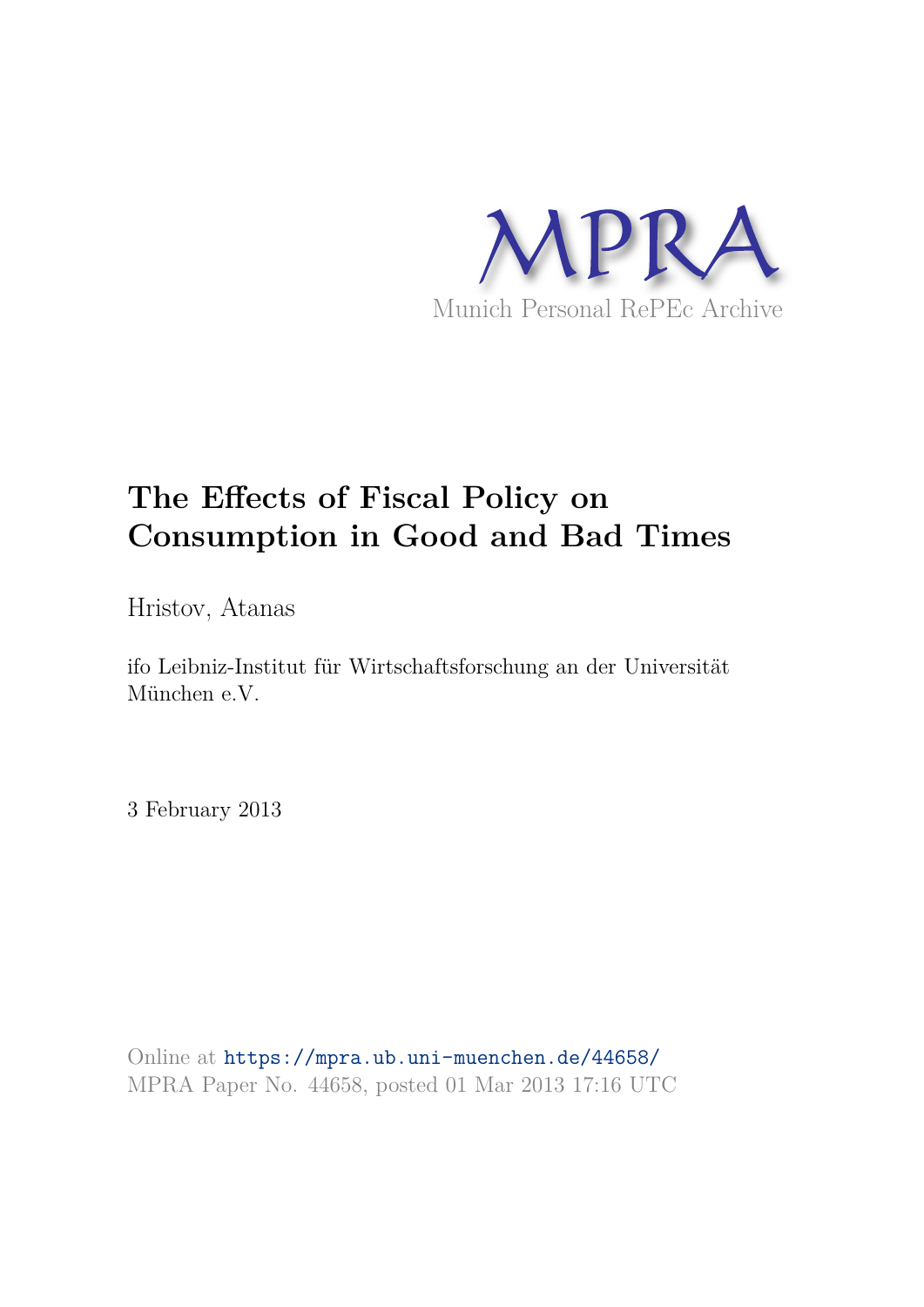# The Effects of Fiscal Policy on Consumption in Good and Bad Times

Atanas Hristov ¶

Ifo Institute for Economic Research at the University of Munich

February 3, 2013

#### Abstract

I examine the effects of fiscal policy actions on private consumption in a yearly panel of sixteen OECD countries conditional on the phase of the business cycle and the state of the public finances. I demonstrate that binding liquidity constraints on households can alter the efficacy of the policy changes in the four regimes—defined by the conditioning states—with expansionary fiscal policy boosting consumption in recessions, having a nil effect on it in normal times or in fiscal stress, and strongly displacing consumption in mixed states when recession and fiscal stress coincide. This happens because the liquidity constrained households consume the additional income generated by an expansionary fiscal policy in recession, and save it in normal times or in fiscal stress when liquidity constraints are not binding. If recession and fiscal stress coincide, fiscal action have an extra distortionary effect on income, and consequently on consumption. JEL: E62, E20, E32, H30

Keywords: Fiscal policy; Consumption; Public Deficit, Debt; Liquidity constraints

<sup>∗</sup> I am grateful to Michael Burda, Alexander Meyer-Gohde, Oreste Napolitano, Lutz Weinke, Fang Yao, as well as participants of research seminars at the HU Berlin and Ifo Institute for useful comments, suggestions, and discussions. I thank Evgenij Komarov for excellent research assistance. This research was supported by the Deutsche Forschungsgemeinschaft through the CRC 649 "Economic Risk". Any and all mistakes are my own.

<sup>¶</sup>Ifo Institute, Poschinger Str. 5, 81679 Munich, Germany, E-mail: hristov.a@ifo.de.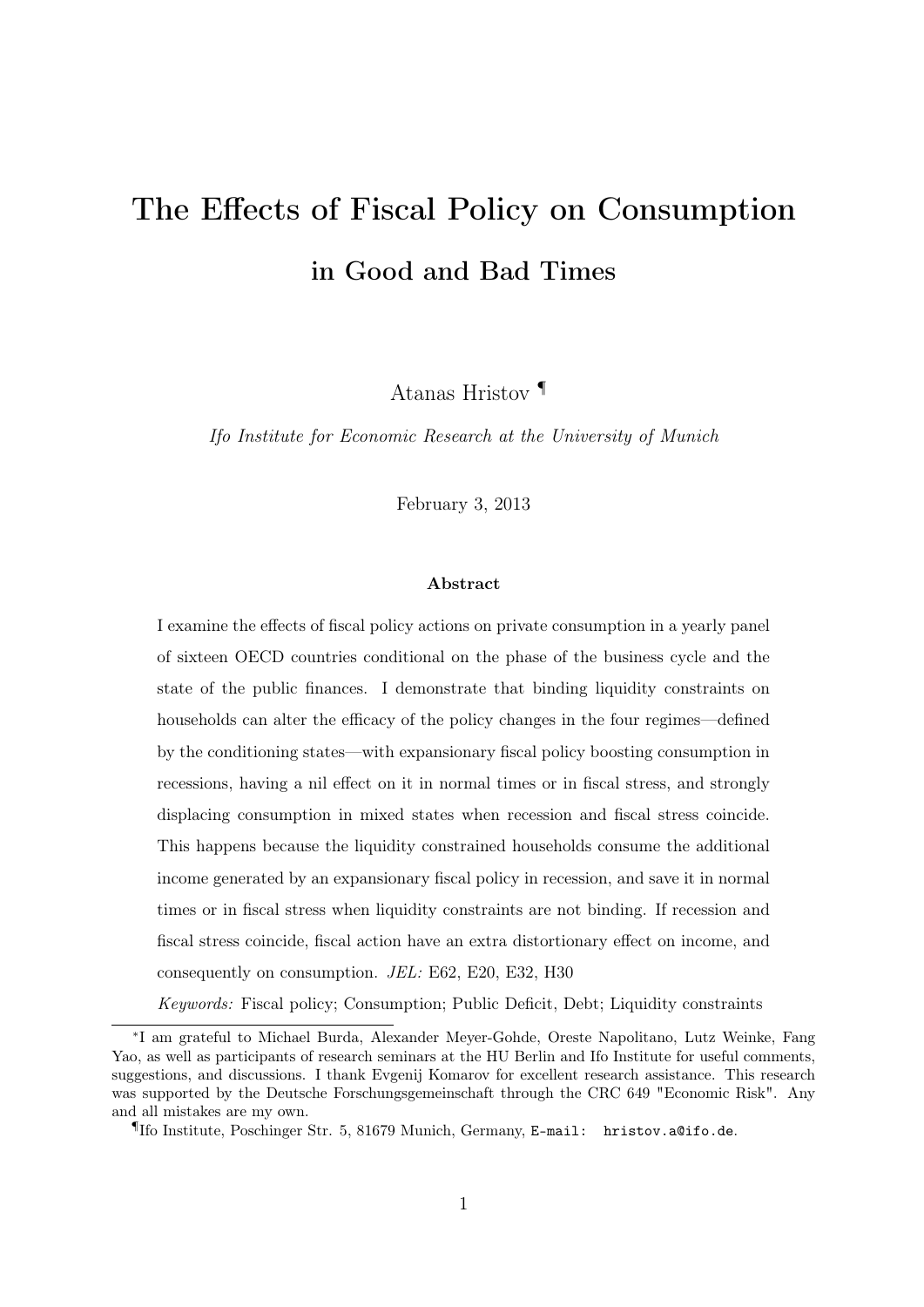# 1 Introduction

The effect of fiscal policy on private consumption is of central importance for the policy's macroeconomic efficacy.<sup>1</sup> Yet, the current debate about fiscal policy since the beginning of the Great Recession has made one thing clear: the empirical pre-crisis evidence on the impact of fiscal policy on output covers a wide range of possible effects.<sup>2</sup> In addition, the response of consumption following fiscal shocks has been found to be both positive or negative, but generally small. Key questions in the recent literature have been whether fiscal policy is more effective in periods of slack, and whether weak fiscal health can reduce this effectiveness.

The goal of this paper is to examine the effects of government spending and taxation on household consumption controlling simultaneously for two sets of initial conditions the phase of the business cycle and the state of the public finances in a panel of sixteen OECD countries for the period from 1974 to 2011. To this intent, I divide business cycles into good and bad phases, or expansions and contractions, respectively, as has been done in the literature after Burns and Mitchell (1946) and as the general public appreciates this phenomenon. Similarly, I differentiate between good and bad health of the public finances. The notion for doing this is the idea that economic agents recognise the existence of a threshold for the accumulated actions of the government above which a stressful fiscal event is increasingly likely. This type of categorization of fiscal vulnerabilities is also widely spread in the economic analysis (see, e.g., Reinhart, Reinhart, and Rogoff, 2012).

The aim to measure the conditional effects of fiscal policy simultaneously is twofold. First, the fiscal policy's transmission mechanism may change significantly in the four possible states defined by the initial conditioning factors: normal state, recession, fiscal stress, and mixed state—periods when recession and fiscal stress coincide. For example, in periods of fiscal stress the economy's response to a fiscal consolidation may alter qualitatively relative to normal times. Namely, a fiscal consolidation—a policy that is highly probable to decelerate economic growth in normal times—may have a stimulative effect

<sup>1</sup>Aggregate private consumption is the biggest component of GDP—accounting for more than 60 percent of output in the total OECD economy for the period 1970 to 2011. Thus, unless fiscal policy has a very strong adverse effect on gross private domestic investment and net exports, the size and direction of the response of aggregate consumption to fiscal policy determines to a large extent the magnitude of fiscal policy's macroeconomic influence.

<sup>2</sup>See, e.g., Blanchard and Perotti, 2002; Mountford and Uhlig, 2009; Hall, 2009; Ramey, 2011, among others.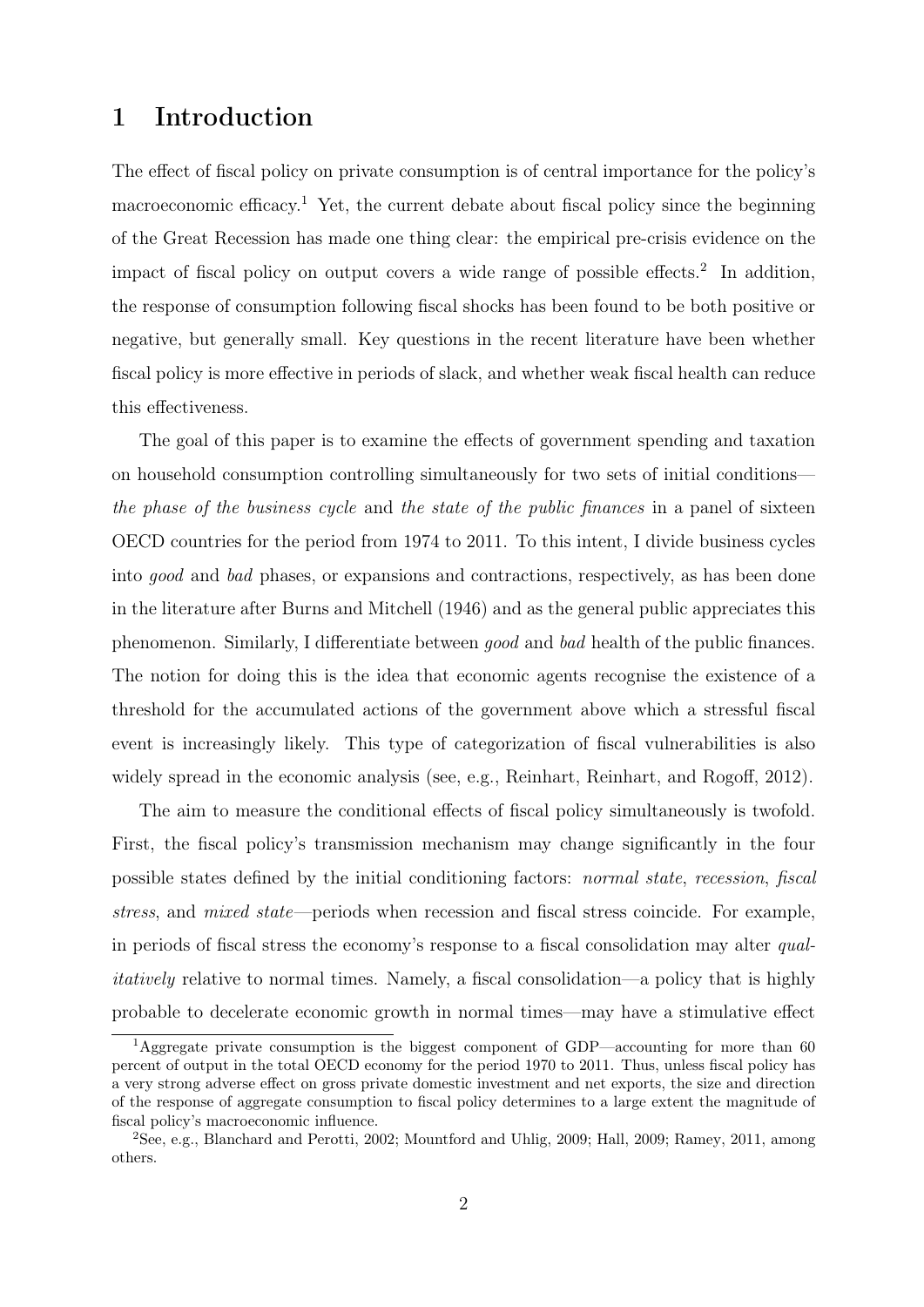on output and consumption when the public budget is in bad shape. Analogously, in recessions the efficacy of fiscal policy may increase, or alter *quantitatively*, in contrast to normal times: i.e., to the extent that recession is a period when many households are liquidity constrained, a fiscal expansion may induce a crowding-out of private spending to a lesser degree, if at all. The empirical specification in this paper is guided by the theoretical frameworks in Perotti (1999) and Tagkalakis (2008). Both studies emphasize how a portion of liquidity constrained households may alter the fiscal policy's transmission mechanism. Second, throughout the Great Recession many OECD economies have been facing the dilemma how to encourage economic growth without jeopardizing fiscal stability. However, the theoretical and empirical guidance on how to steer the economy in times of low economic activity and high risks of fiscal sustainability is at least scarce, and on top of that harshly contended. The current empirical analysis is well suited to address this question.

This paper is adjacent to two strands in the empirical literature. In the first strand, a number of studies measure the conditional effects of fiscal policy on initial characteristics (see, e.g. Perotti, 1999; Giavazzi, Jappelli, and Pagano, 2000; and, especially relevant for the latest recession, Tagkalakis, 2008; Ilzetzki, Mendoza, and Végh, 2011; Corsetti, Meier, and Müller, 2012; and Auerbach and Gorodnichenko, 2012). In the second strand, the papers deal with the question to what extent contractionary fiscal policy, and what composition of the fiscal instruments, can encourage an expansion in private spending and accelerate economic growth (e.g., Giavazzi and Pagano, 1990; Alesina and Perotti, 1995; Alesina and Ardagna, 2010).

The closest forerunners to my article are the papers by Auerbach and Gorodnichenko (2012) and Corsetti, Meier, and Müller (2012). Both papers document that there is huge variation on the evidence of fiscal multipliers across countries and time. Moreover, both studies find that it may be necessary to control for more than one of the key factors which affect the size of the multipliers. Otherwise, the estimates may still suffer the problem of omitted variables bias. These predecessor studies also point out that fiscal policy may be especially effective in financial crisis (or recessions). The difference between my paper and the two mentioned studies, apart from my interest in consumption in particular, is the focus on binding liquidity constraints for the qualitative and quantitative switch of the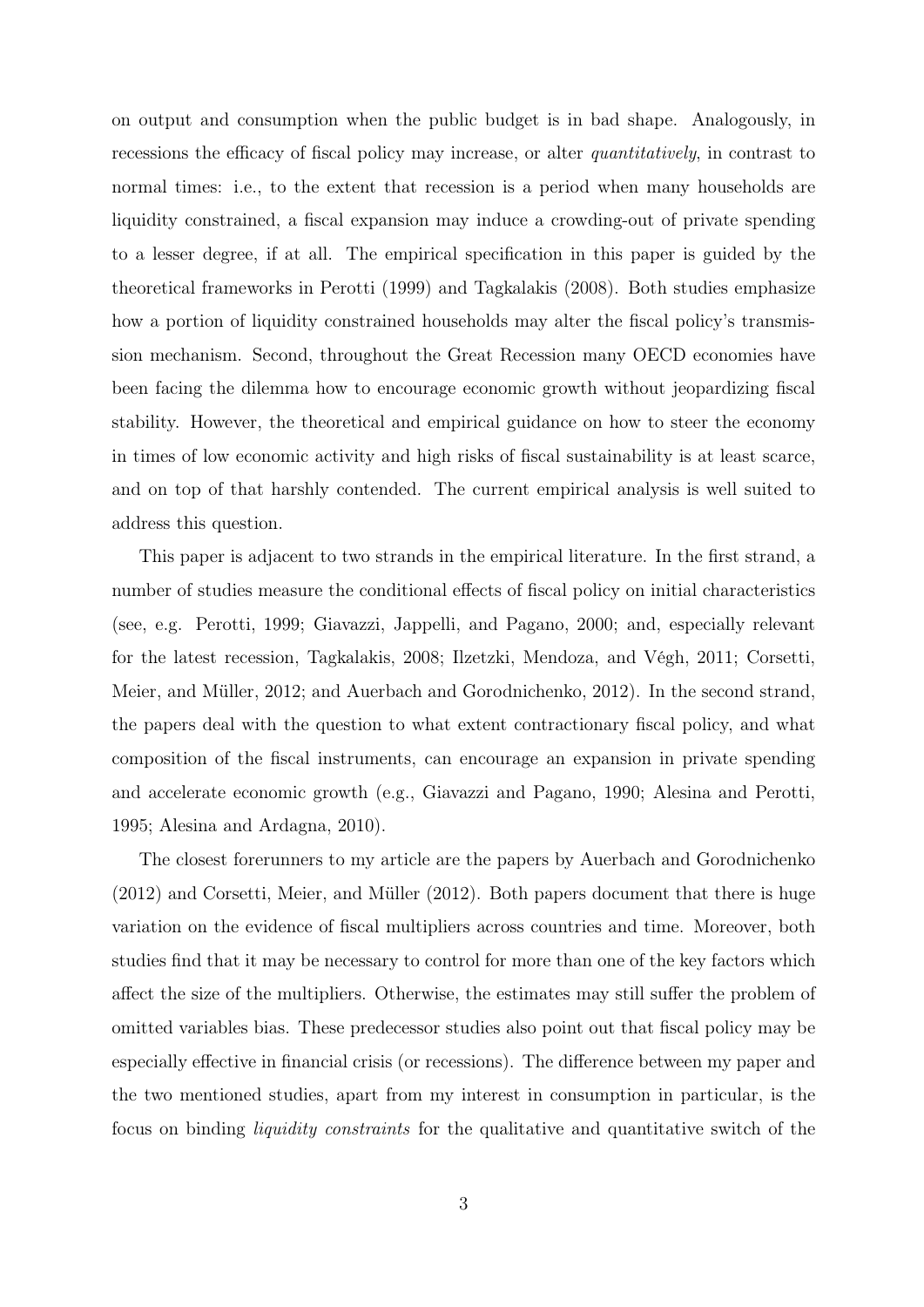effects of fiscal policy when conditioning on the two initial factors—the business cycle and fiscal stress. For that purpose I use an Euler equation approach, unlike the two papers which rely on dynamic time-series specifications.

In order to anticipate the results, I give a flavor of my main findings. First, I find strong support for the presence of liquidity constrained individuals in the OECD economies. There is also strong evidence that fiscal stimulus, mainly through an expansion in government spending, may have a big positive effect on consumption in recessions. The effect can be negative, however, in times of fiscal stress coinciding with recession. There is minor evidence that tax increases can play stimulative role on consumption in a pure fiscal stress regime.

The next section discusses the theoretical considerations, which motivate the empirical investigation. Section 3 discusses the data and the econometric strategy. Section 4 presents the main empirical results and robustness tests. Section 5 concludes.

## 2 Theoretical Considerations

In this section, as a guide to my empirical specification and a motivation for studying the conditional effects of fiscal policy on the phase of the business cycle and the state of the public finances simultaneously, I sketch briefly two theoretical models, described in detail in Perotti (1999) and Tagkalakis (2008). With a few but important differences, the model economies are almost identical.

There are several basic assumptions that taken together contribute for the asymmetric conditional effects of fiscal policy dependent on the initial factors. However, the main ingredient that insures the switch in the behaviour of the economy is the coexistence of liquidity constrained and unconstrained consumers.

### 2.1 Business Cycle

The model economy in Tagkalakis (2008) expiriences periodic switches of high and low economic activity, respectively expansions and recessions. The switch from low to high activity, and vice versa, happens with probability one every period. The government in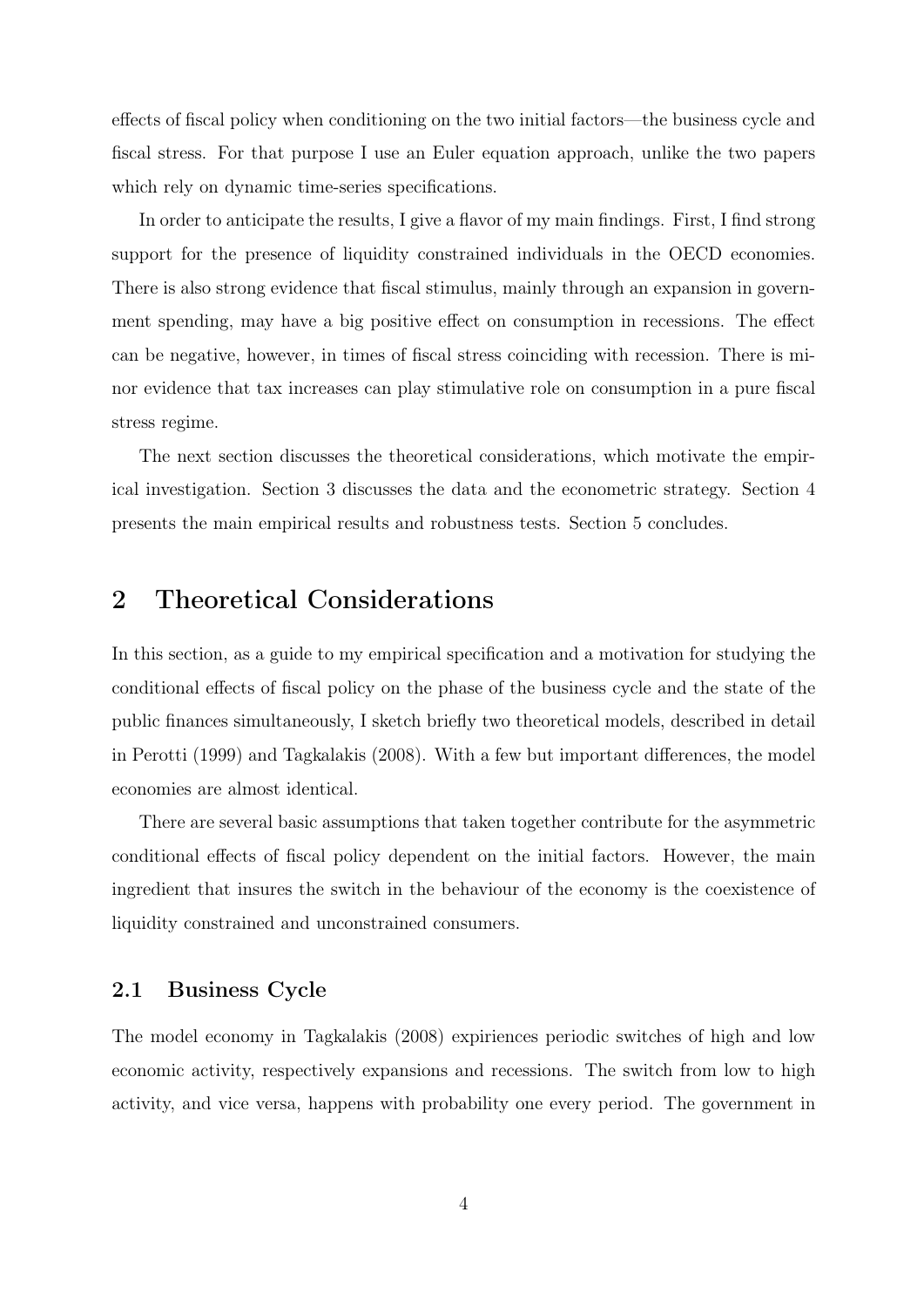the economy levies taxes on a lump-sum basis.<sup>3</sup> The economy is populated by heterogeneous agents. There are two types of forward-looking individuals: both of them know the structure of the economy, both have the same time-invariant utility function, with the difference that one of them, the liquidity-constrained ones, are unable to access financial markets in periods of recession and cannot borrow. This means that in recessions, the liquidity-constrained agents are unable to internalize the government budget constraint. In expansions, liquidity constraints do not bind. In addition, an increase in government consumption has a positive effect on economic output and consecutively on labor income, due to price stickiness or other Keynesian features that are not modelled explicitly. Finally, it is assumed that the positive effect on labor income following an increase in government consumption dominates the negative effect of higher taxation, leading to an overall positive change in disposable income given the shock.

Both type of agents smooth their consumption and react to innovations in the present discounted value of their life-time income. Hence when switching from expansions to recessions the change in consumption of both agents should be equal: they revise their spending by reacting to the unexpected change in their income. On the contrary, the change in consumption of the two agents is different when moving from recessions to expansions. Following a fiscal shock, the liquidity-constrained agents react fully to it. Thus, this simple model provides a testable hypothesis. In the presence of liquidityconstrained individuals, both unanticipated and anticipated shocks can influence private consumption in periods of recession.<sup>4</sup> It can be also tested whether a fiscal expansion, through increase in government consumption or a fall in taxes, generates a bigger positive change in private consumption in recessions compared to expansions. The size of the response hinges on the proportion of liquidity-constrained agents.

## 2.2 Fiscal Stress

The main difference between the model in Perotti (1999) and in Tagkalakis (2008), except that the economy experiences no periodic switches between high and low economic activ-

<sup>&</sup>lt;sup>3</sup>Note that even with distortionary taxation the prediction of the model about the higher efficacy of fiscal policy in recessions will not change.

<sup>&</sup>lt;sup>4</sup>Campbell and Mankiw (1989) were the first to relate the predictability of changes in consumption to changes in income growth due to the presence of liquidity constrained agents.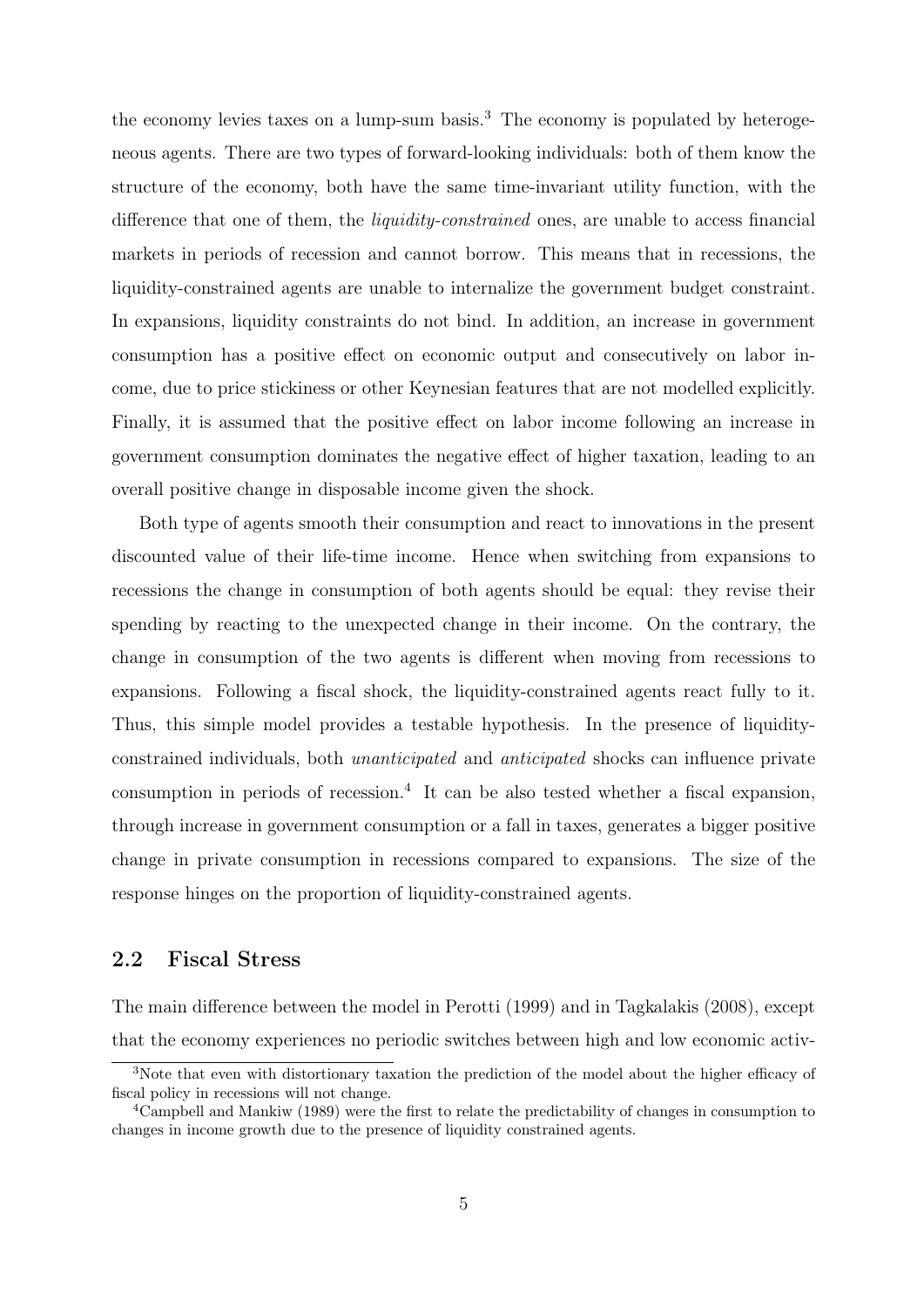ity, is the higher discount rate at which the government discounts the future compared to households in Perotti (1999). This implies that the direct costs to society from taxation are higher, as tax-smoothing is initially not perfect. That is, the expected path of taxes is per se increasing. A minor difference, from the above framework, is that the liquidity constrained agents are excluded from the financial markets, no matter the state of the economy. Thus, their consumption is fully determined by their disposable income. As a result, these agents experience no wealth effects of fiscal policy. The unconstrained agents, however, do react to the wealth effect of the anticipated changes in fiscal policy.

This model economy provides also testable predictions. A fiscal consolidation will have a positive effect on private spending, by reducing future distortionary taxation, the higher is the proportion of liquidity unconstrained agents. Such a prediction is also more likely the worse is the public budget position—the cyclically adjusted deficit and debt/output ratio are high. Fiscal consolidations in times of no fiscal stress are supposed to decelerate output and consumption.

# 3 Data and empirical specification

I use the sketched models as a basis for my empirical specification. My empirical approach proceeds in two steps. First, I specify and estimate government spending and tax rules as well as the anticipated behaviour of household disposable income. In the second step, I use the estimated unanticipated policy movements—the predicted errors from the fiscal behaviour equations—and the anticipated effect on disposable income to estimate the structural equation and see whether the generated regressors from the first step have an impact on private consumption above and beyond what theory predicts and whether the shocks' importance differs depending on the state of the economy. This two-step method was used first by Barro (1977) to test the conjecture that only the unanticipated movements in money supply have an effect on the unemployment rate, in contrast to the anticipated. Recently, Perotti (1999) and Tagkalakis (2008) apply the same methodology for testing the effect of fiscal policy on consumption in different states of the economy.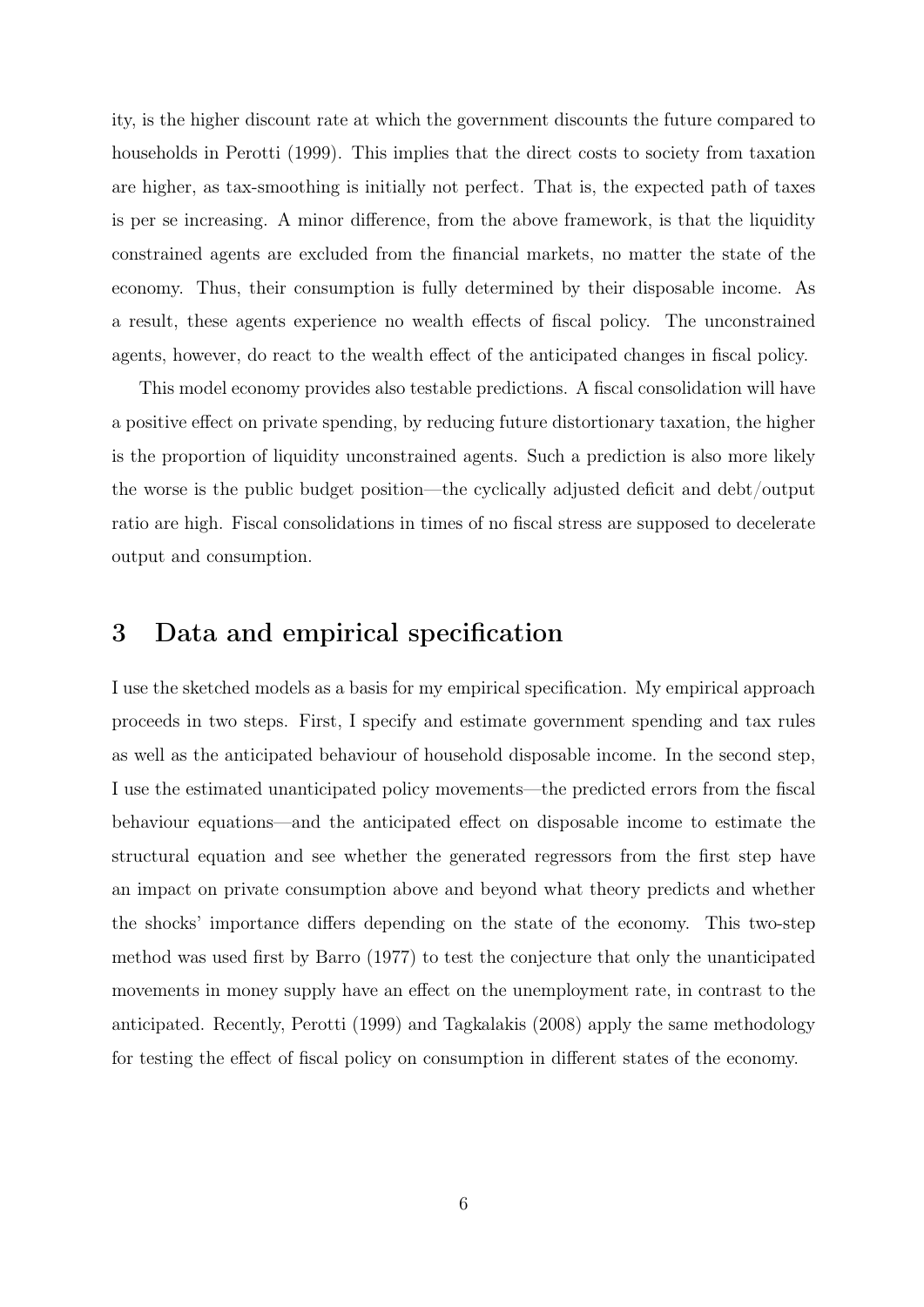## 3.1 Data

This section describes the data and the approximation of the empirical counterparts to the 'unobservables'—the phase of business cycle and the regimes of fiscal stress. The sample covers a panel of sixteen OECD countries, ranging from 1974 to 2011. In Table 1, I describe the data and their sources in detail. Most of the data is extracted from the OECD tables. The advantage of using these time-series is the consistent treatment of definitions of the series across countries. Except for the composite leading indicator series, extracted from the Main Economic Indicators (MEI), all other OECD data is published in the Economic Outlook (EO) No. 90. Public debt data and the narrative information on fiscal consolidations is taken from April 2012 edition of the International Monetary Fund's (IMF) World Economic Outlook and from Devries, Guajardo, Leigh, and Pescatori (2011), respectively. To have a better comparison between the results in this paper to those in Perotti (1999), in terms of the length of the time-series, initially I intended compiling an extension of his dataset. However, having at least twenty data points per country is a prerequisite for including any country in the current analysis. And respectively, the availability of the narrative series in Devries, Guajardo, Leigh, and Pescatori (2011) as well as data limitations related to fiscal and household sector data from the OECD tables constrain the choice of countries I can include in my sample. The sixteen included countries are the following: Australia, Austria, Belgium, Canada, Denmark, Finland, France, Germany, Italy, Japan, Netherlands, Portugal, Spain, Sweden, the United Kingdom, and the United States.

Prior to studying the conditional effects of fiscal policy in *bad times*, I have to define them. The periods of bad times I have emphasized as important for the transmission mechanism of fiscal policy are the recessionary phase of the business cycle and the regime of fiscal stress, respectively. These two states have no distinctive manifestations that we can observe and, accordingly, have to be approximated. In both cases, there is no universally established definition of what represents recession or fiscal stress. To avoid creating my own definitions, I rely on ones used previously in the literature. I also consider two different specifications for the approximations of both recession and fiscal stress which are meant to capture to a varying degree the prevalence/severity of the unobservable state. These two specifications are denoted with a number in brackets, respectively (1) and (2),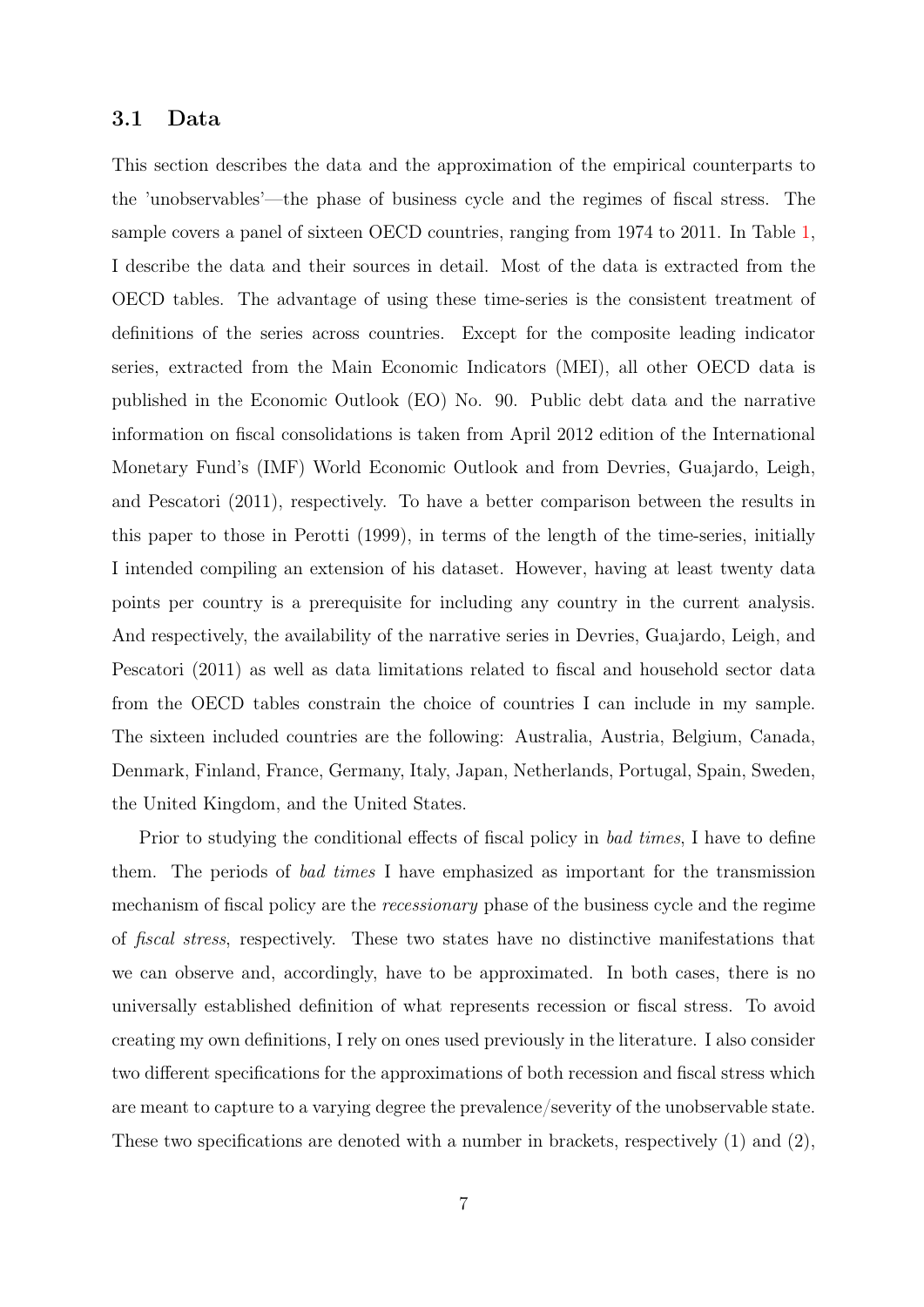refering to criterion one or two.

In regard to the business cycles approximation, I consider definitions of recessions that rely on the concept of output gap, i.e., recessions are periods when the actual output is below the potential one, and pervasiveness of under-utilized resources plague the economy. Similar definitions of recessions have been used in Tagkalakis (2008), ? and Baum, Poplawski-Ribeiro, and Weber (2012). For that purpose, for each individual country in my dataset I use output gaps calculated by the OECD. The OECD variable  $GAP$  measures the difference between actual and potential GDP as a share of potential GDP, where potential output is extrapolated using a production function method.<sup>5</sup> Accordingly, based on criterion (1), the dummy variable  $D(1)_t$  that approximates the business cycle, assumes a value 1 when the  $GAP$  variable is negative, and 0 otherwise. Based on criterion (2), the dummy variable  $D(2)_t$ , which supposedly captures only the more severe recession periods, assumes a value 1 when the GAP is negative and when, in a sequence of periods with negative output gaps, at least one of the following two conditions is fulfilled: first, the output gap turns more negative between the first and the second period in the sequence, and/or second, the difference between the last positive output gap prior to the sequence and the first negative output gap is bigger than three percent.<sup>6</sup> The dates that are filtered as recessions according to criteria (1) and (2) are listed in Table 2.

Similar to my strategy for approximating the business cycles, to categorize the state of fiscal stress I rely on definitions that are common in the literature. Both, Perotti (1999) and Corsetti, Meier, and Müller (2012) focus on threshold values of the level of public debt and net government lending as a share of GDP to separate bad from good fiscal regimes. Likewise, according to criterion (1), the dummy variable  $F(1)_t$  that proxies the fiscal state, assumes a value 1 when the share of lagged public debt to GDP is bigger than seventy percent and the the share of lagged government borrowing (the negative of net government lending) to GDP is bigger than four percent, and 0 otherwise. Based on criterion (2),

<sup>&</sup>lt;sup>5</sup>There are other approaches available for approximating the output gap. Koske and Pain (2008. pp. 6–8) provide an overview of the usefulness of alternative output gap estimates, compared for example with output gaps extracted using the Hodrick-Prescott (HP) filter, in terms of their predictive power of inflation and cyclically-adjusted public budget balance. They find that the production-function estimates contain information for predicting inflation and the fiscal position that are comparable to the alternative measures, even slightly superior.

<sup>&</sup>lt;sup>6</sup>The second rule aims to capture contractionary periods which feature a very steep fall of actual output below potential but which also can experience a quick, however feeble, rebound of output afterwards. Many OECD countries have experienced similar behaviour of output during the Great Recession.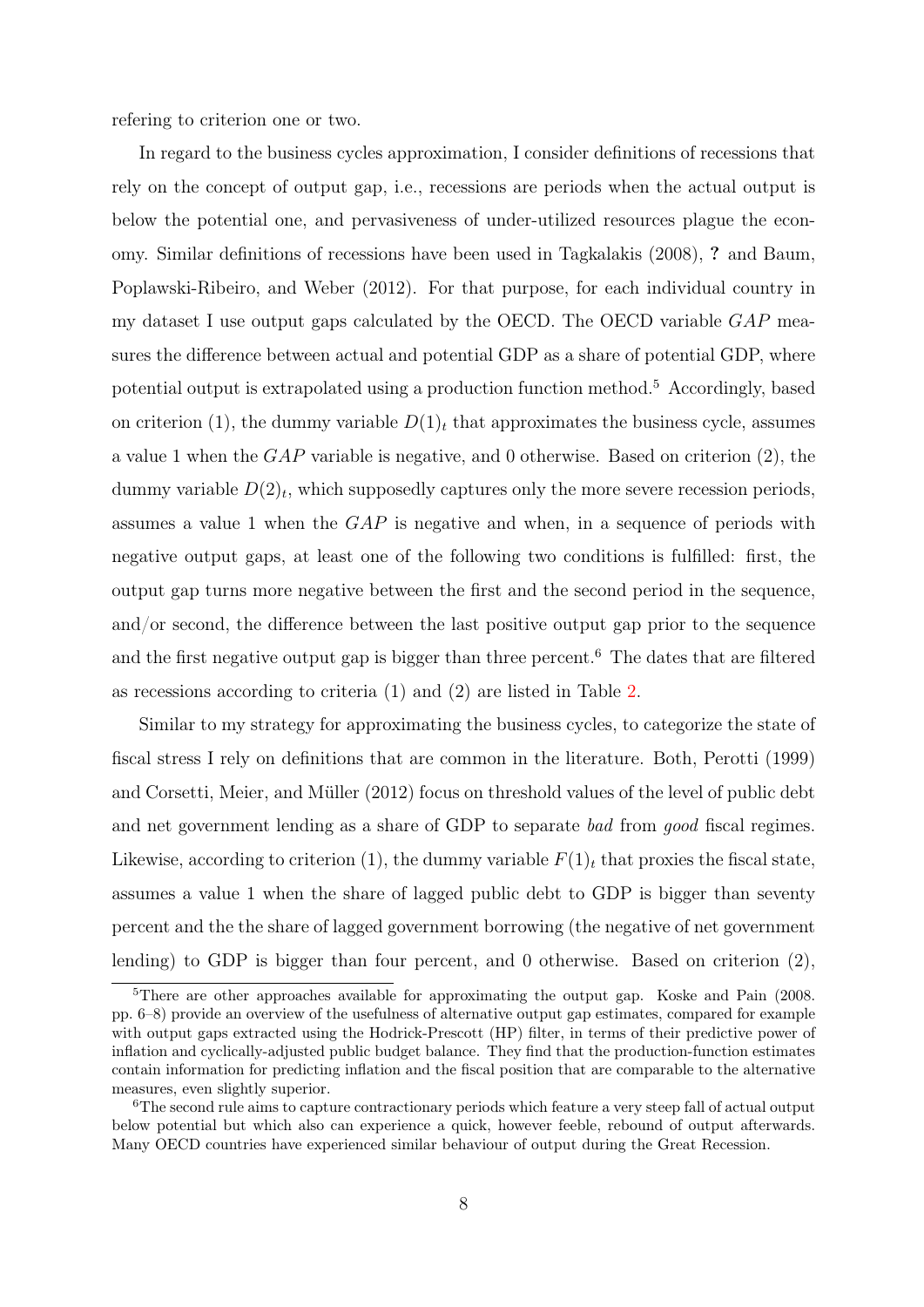the dummy variable  $F(2)_t$ , which is progressively a more stringent manifestation of fiscal turmoil, assumes a value 1 when the share of lagged public debt to GDP is bigger than eighty percent and the share of lagged government borrowing to GDP is bigger than five percent, and 0 otherwise. The periods that are filtered as bad states of fiscal stress according to criteria (1) and (2) are listed in Table 3.

## 3.2 Consumption Euler equation

I study the behaviour of private consumption following unanticipated actions in fiscal policy. The liquidity unconstrained agents smooth their consumption intertemporally and incorporate the unanticipated changes in government spending,  $\varepsilon_t^g$  $t^g$ , and taxation,  $\varepsilon_t^{ta}$ , in their decision rules. The liquidity constrained agents, however, react to both unanticipated and anticipated changes in their disposable income,  $\Delta I_{t/t-1}$ . Here  $\Delta I_{t/t-1}$  denotes the anticipated change in disposable income between t and  $t - 1$ . The construction of the anticipated and the unanticipated variables is discussed in this section below and in Section 3.3. According to the models in Perotti (1999) and Tagkalakis (2008), the unanticipated fiscal actions will have a distinctive impact on consumption conditional on the two bad states: fiscal stress and recession. By the logic of the two models, counteracting forces should define the size and sign of the effect of fiscal policy in the mixed state: that is, due to fiscal stress the wealth effect is enlarged when the fiscal budget position is bad, however, due to rise in the proportion of liquidity constrained agents in recessions the wealth effect should be weakened. To make explicit the distinctive effect of fiscal policy in the four possible states I interact the recession dummy,  $D_t$ , the fiscal stress dummy,  $F_t$ , and the mixed state—the interaction of the two dummies— $D_t F_t$ , with the exogenous fiscal changes.

As a result, the empirical specification takes the form:

$$
\Delta C_t = \gamma_1^n \hat{\epsilon}_t^{\hat{g}} + \gamma_2^n \hat{\epsilon}_t^{\hat{t}\hat{a}} + \gamma_1^d D_t \hat{\epsilon}_t^{\hat{g}} + \gamma_2^d D_t \hat{\epsilon}_t^{\hat{t}\hat{a}} + \gamma_1^f F_t \hat{\epsilon}_t^{\hat{g}} + \gamma_2^f F_t \hat{\epsilon}_t^{\hat{t}\hat{a}} + \gamma_1^{df} D_t F_t \hat{\epsilon}_t^{\hat{g}} + \gamma_2^{df} D_t F_t \hat{\epsilon}_t^{\hat{t}\hat{a}} + \mu \Delta \hat{I}_{t/t-1} + \omega_t^c,
$$
\n(1)

where a hat,  $\hat{\bullet}$ , over a variable denotes a generated regressor. Respectively,  $\gamma_1^n$  and  $\gamma_2^n$  measure the effects of the two fiscal shocks on consumption in normal states. The dummies  $D_t$  and  $F_t$  are set equal to 1 in recessions or fiscal stress, and 0 in normal times.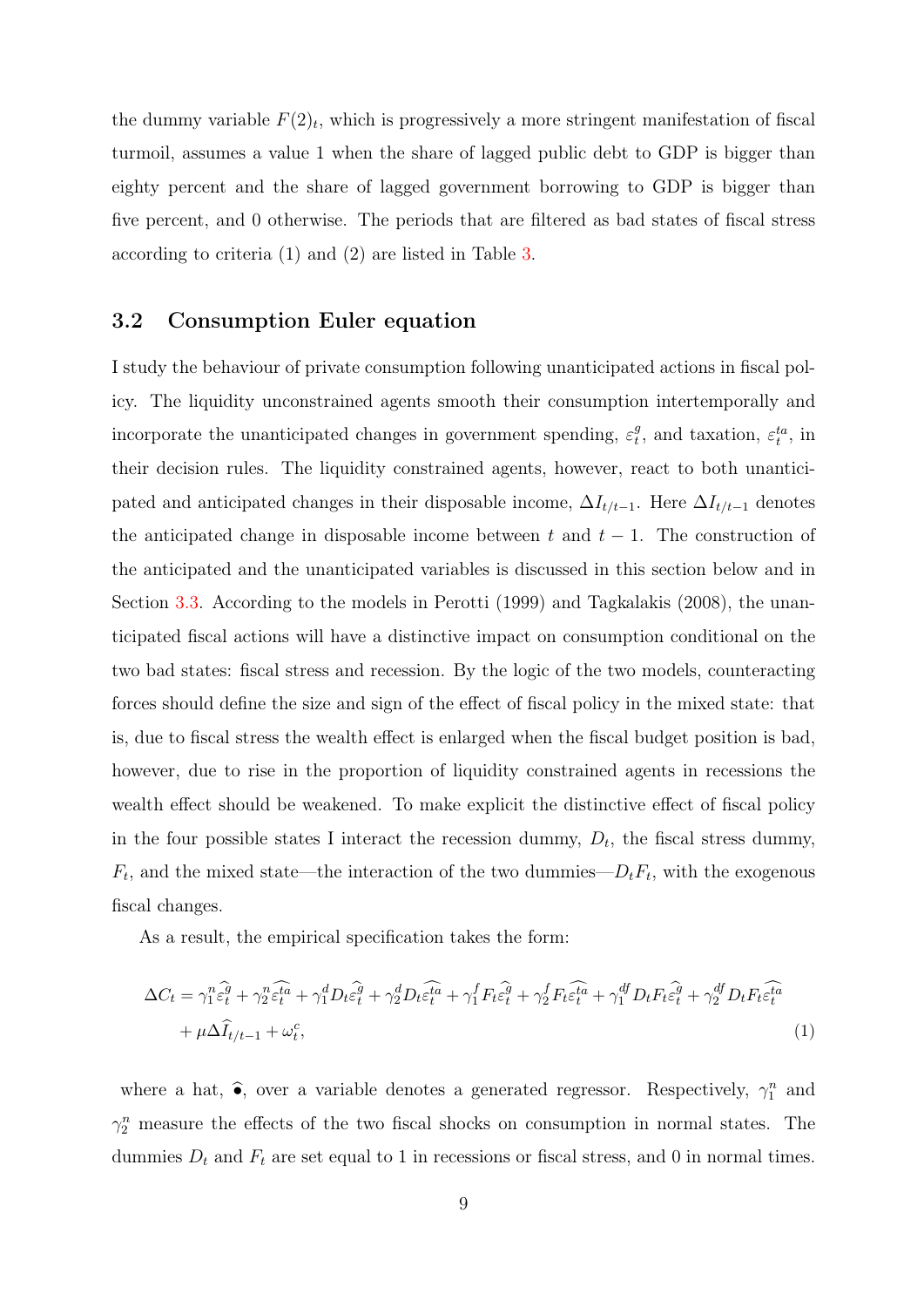In Eq.  $(1)$  it is possible to test formally the variability of the shocks' coefficients in the different states. The coefficients  $\gamma_1^d$  and  $\gamma_2^d$  measure the *difference* in the impact of the fiscal shocks during recessions compared to normal times. Respectively, the coefficients  $\gamma_1^f$  and  $\gamma_2^f$  measure the change in impact of the fiscal shocks during fiscal stress relative to normal states. Finally, the coefficients  $\gamma_1^{df}$  and  $\gamma_2^{df}$  measure the change in impact of the fiscal shocks during mixed states, again relative to normal. Excluding the six new variables—the interaction of the dummies with the generated regressors—corresponds to the formulation made by many in the literature. That is, fiscal policy has an equal effect on private consumption regardless of initial conditions.  $\omega_t^c$  is a stochastic unpredictable component of consumption that is uncorrelated with the regressors by assumption. The coefficient of the income regressor,  $\mu$ , measures the significance of "anticipated" changes in disposable income on aggregate consumption.<sup>7</sup> I estimate Eq.  $(1)$  by the Prais-Winsten method, a linear estimation with a correction for first-order serial correlation in the error term. Full set of country and year dummies variables are included in the estimation.

The generated regressors  $\varepsilon_t^g$  and  $\varepsilon_t^{ta}$  in equation (1) need not be correlated with the error term  $\omega_t^c$  for the estimation of the coefficients to be consistent. This assumption may be violated because policy-makers may react to contemporaneous developments in the economy due to automatic rules in the functioning of fiscal policy and because of discretionary actions of the government within an year. To that matter, I have cyclically adjusted the unanticipated fiscal shocks and from now on these have to be interpreted as shocks corrected from cyclical movements. The assumption that the government stays inactive following changes in the economy is more contentious. Concerning the adjustment of government spending within the year, Beetsma, Giuliodori, and Klaassen (2009) and Born and Müller (2009) provide evidence that the assumption is valid both in quarterly and in annual time series for a number of OECD countries.<sup>8</sup> In regard to the assumption about no discretionary changes in taxation within an year, Perotti (1999) argues that

<sup>7</sup>Disposable income can have an impact on consumption for unrelated reasons to liquidity constraints, e.g. income uncertainty, habit formation, non-separability between consumption and leisure. Also, overlapping generation models predict a rise in consumption with a rise in income. Therefore, as pointed out in Campbell and Mankiw (1989), the coefficient of the disposable income is a reduced form parameter, providing evidence in favour of binding liquidity constraints, among other things.

<sup>8</sup>Other authors are less convinced in the validity of this assumption. Results by Lane (2003) provide evidence that government wage consumption can be procyclical in a number of OECD countries. Evidence by Lamo, Pérez, and Schuknecht (2008) corroborates this by showing that government wages have a reasonably procyclical price component.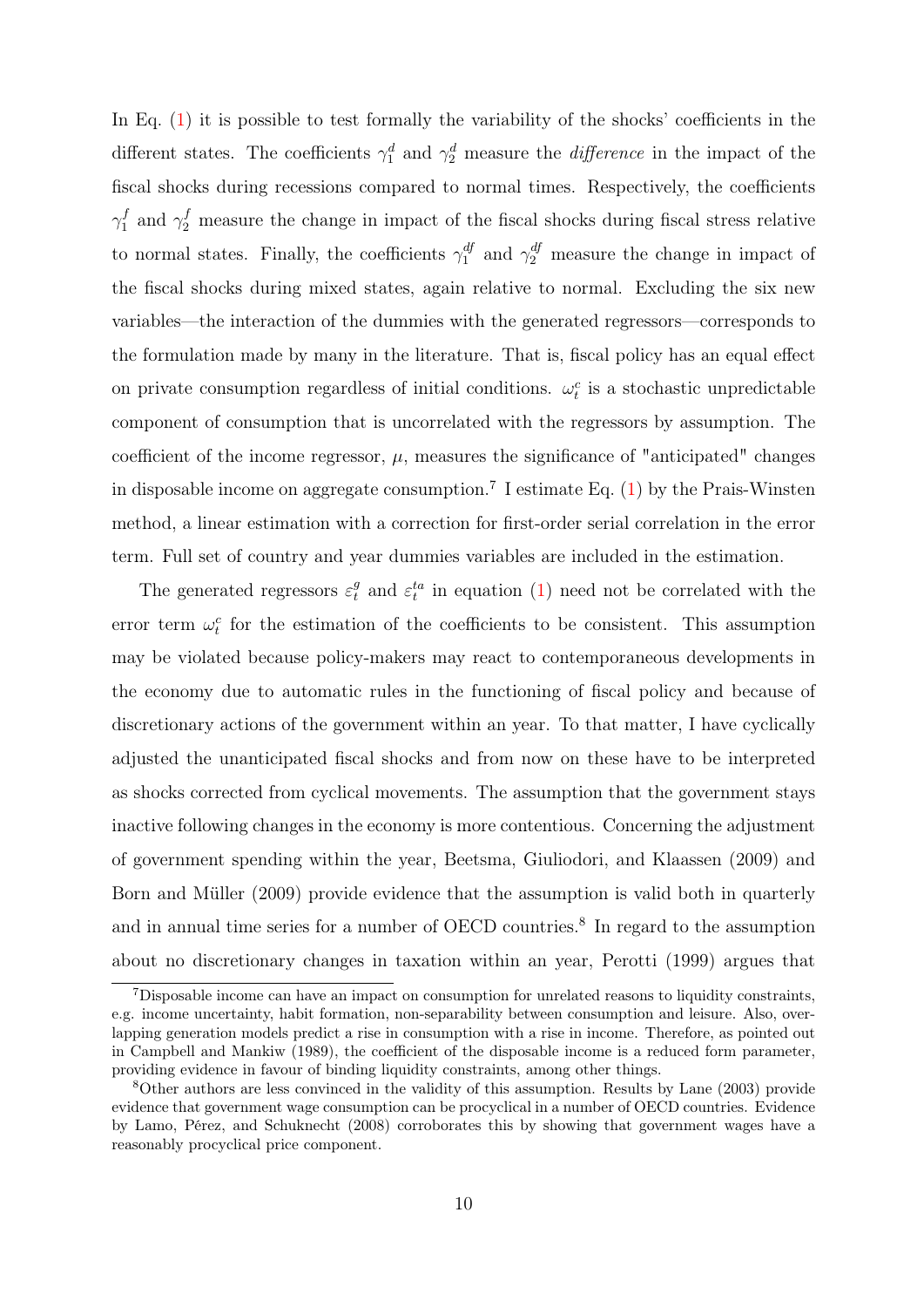there is no reason to expect that the *difference* in the impact of taxation between the four distinctice states (the two in his paper) within an year, the main interest in this article, should be biased systematically in any direction.

Before proceeding further, I need to make one additional remark. Perotti (1999) observes that in a typical Euler equation, the scaling factor does not change results considerably: i.e., the ratio of consumption over disposable income is pretty stable over time.<sup>9</sup> The tested Euler equation, however, includes fiscal shocks that change invariably in size with the change of the size of government over time. Respectively, one can expect that changes in government consumption can produce different effects on private consumption depending on whether government consumption accounts for 10% or 30% of the total expenditures in the economy. Hence, following the standard log difference approach, taken by many in the literature, can lead to misleading conclusions. The proper scaling factor in the case is the lagged value of disposable income. Except otherwise stated, all variables are nominal series divided by the population size. To express the variables in real terms I divide the fiscal variables and the gross domestic product total (GDP),  $Y_t$ , used in the estimations latter, by the GDP deflator. For the private household variables I use the private consumption expenditure (PCE) deflator. All period-by-period changes are normalized by the lagged value of household disposable income expressed in real per capita terms.

I estimate the anticipated changes in disposable income conditional on lagged information only. Moreover, I control for the effect of fiscal policy changes on disposable income by explicitly including the fiscal variables in the prediction equation. Therefore, by construction  $\Delta \widehat{I}_{t/t-1}$  is orthogonal to the error term in Eq. (1),  $\omega_t^c$ . I impute the anticipated regressor in Eq. (1),  $\Delta \widehat{I}_{t/t-1}$ , by the fitted values from the following specification:

$$
\Delta I_t = \beta_0 + \beta_1 \Delta I_{t-1} + \beta_2 \Delta I_{t-2} + \beta_3 \Delta I_{t-3} + \beta_4 \Delta T_{t-1} + \beta_5 \Delta T_{t-2} + \beta_6 \Delta G_{t-1} + \beta_7 \Delta G_{t-2} + \beta_8 \Delta C_{t-2} + \beta_9 country \Delta C_{t-2} + \varepsilon_t^i,
$$
\n(2)

where I regress the change in household disposable income on its own lags, the lagged changes in tax labor revenues,  $\Delta T_t$ , the lagged changes in government consumption,  $\Delta G_t$ , and the lagged changes in consumption as well as the lagged changes in consumption

<sup>&</sup>lt;sup>9</sup>In the short run, however, consumption may at times seem detached from disposable income, e.g. during the financial liberalization many households have spent consistently above their earnings.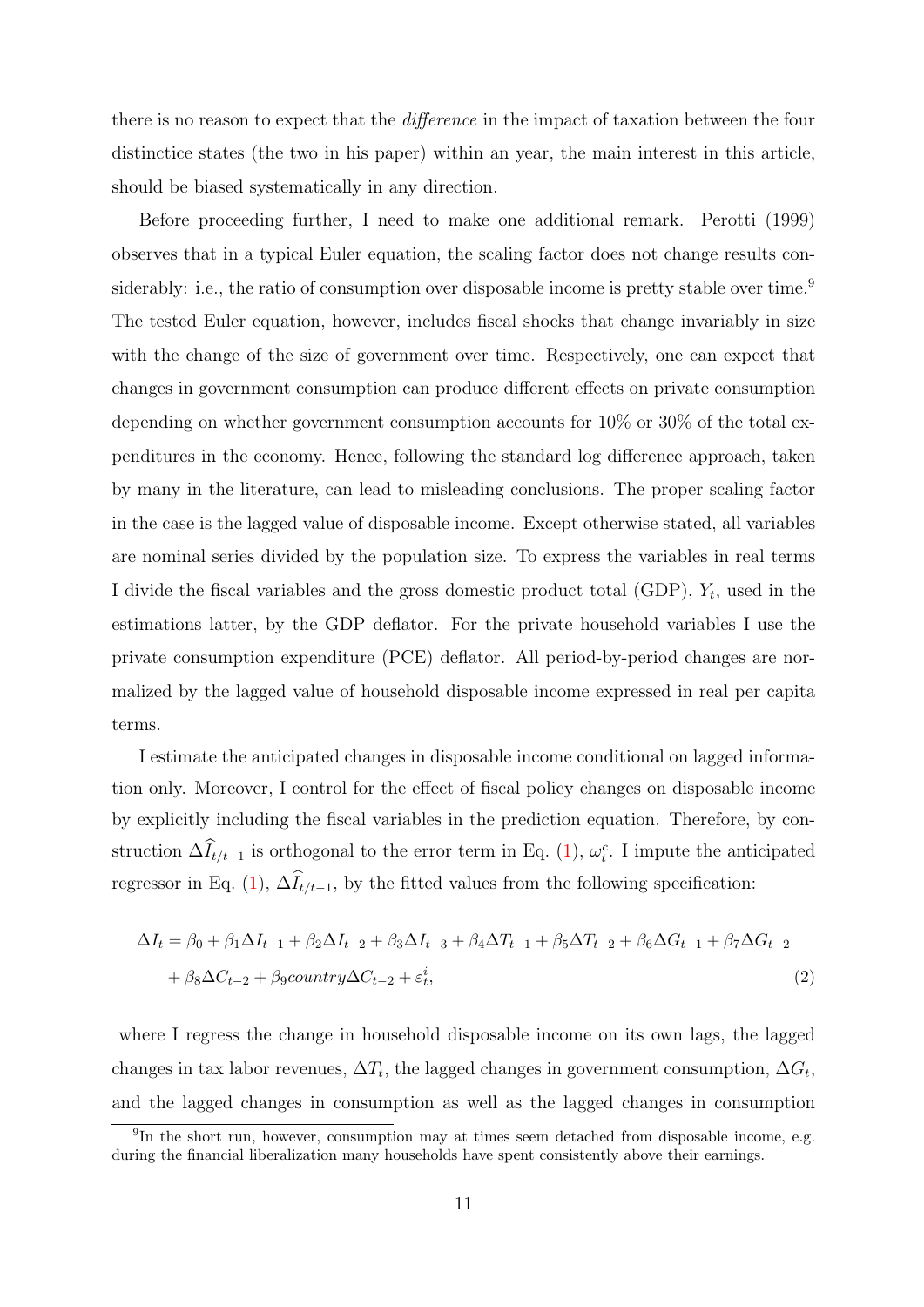interacted with the country specific dummy, country. Lagged consumption is included to capture the idea that income dynamics is anticipated by consumption (specifically labor income). The changes in lagged disposable income control for the state of the business cycle, while by including lagged fiscal variables I control for their anticipated effects of fiscal policy on disposable income.

### 3.3 Fiscal prediction equations

In the first step of the estimation procedure, I calculate the fiscal policy shocks in annual time series. The conjecture is that changes in government consumption,  $\Delta G_t$ , and labour income taxation,  $\Delta T_t$ , follow simple rules where the fiscal variable of interest, depends on its own lags, the lagged changes in output,  $\Delta Y_t$ , and the lagged between-periods difference in the imputed interest rate on public debt,  $\Delta R_t$ . In addition,  $\Delta G_t$  depends on the lagged changes in total government tax revenue,  $Q_t$ , while  $\Delta T_t$  depends on the lagged changes in  $\Delta G_t$ . Labour income taxation,  $T_t$ , is computed as the sum of the personal income taxes and employees contributions to the government social insurance. Respectively, total tax revenue,  $Q_t$ , is the sum of total direct and indirect taxes, plus private social security contributions to the government. Each equation includes also a constant.

$$
\Delta G_t = \alpha_{1,0} + \alpha_{1,2}\Delta G_{t-1} + \alpha_{1,3}\Delta Q_{t-1} + \alpha_{1,4}\Delta Y_{t-1} + \alpha_{1,5}\Delta Y_{t-2} + \alpha_{1,6}\Delta R_{t-1} + \varepsilon_t^g,
$$
  
\n
$$
\Delta T_t = \alpha_{2,0} + \alpha_{2,2}\Delta G_{t-1} + \alpha_{2,3}\Delta T_{t-1} + \alpha_{2,4}\Delta Y_{t-1} + \alpha_{2,5}\Delta Y_{t-2} + \alpha_{2,6}\Delta R_{t-1} + \varepsilon_t^t,
$$
\n(3)  
\n
$$
\Delta Y_t = \alpha_{3,0} + \alpha_{3,2}\Delta G_{t-1} + \alpha_{3,3}\Delta Q_{t-1} + \alpha_{3,4}\Delta Y_{t-1} + \alpha_{3,5}\Delta Y_{t-2} + \alpha_{3,6}\Delta R_{t-1} + \varepsilon_t^y.
$$

I adjust the labor income tax shocks by using the methodology proposed by Blanchard (1990) and Perotti (1999). The adjustment is motivated by the necessity to remove fluctuations induced by cyclical movements of the tax base. The adjusted shock is computed by the formula  $\widehat{\epsilon_t^{ta}} = \widehat{\epsilon_t^t} - \phi_t \widehat{\epsilon_t^y} T_t^{r,10}$  The elasticity  $\phi_t$  is calculated by weighting the GDP-elasticity of each of the taxes included in  $T_t^r$  by the relative size of the same tax compared to the total tax revenue. The GDP-elasticities of taxes are provided by Giorno, Richardson, Roseveare, and van den Noord (1995), van den Noord (2000), and Girouard

 ${}^{10}T_t^r$  is the ratio of government's labor income tax receipts to the previous year disposable income, where both series are expressed in real per capita terms.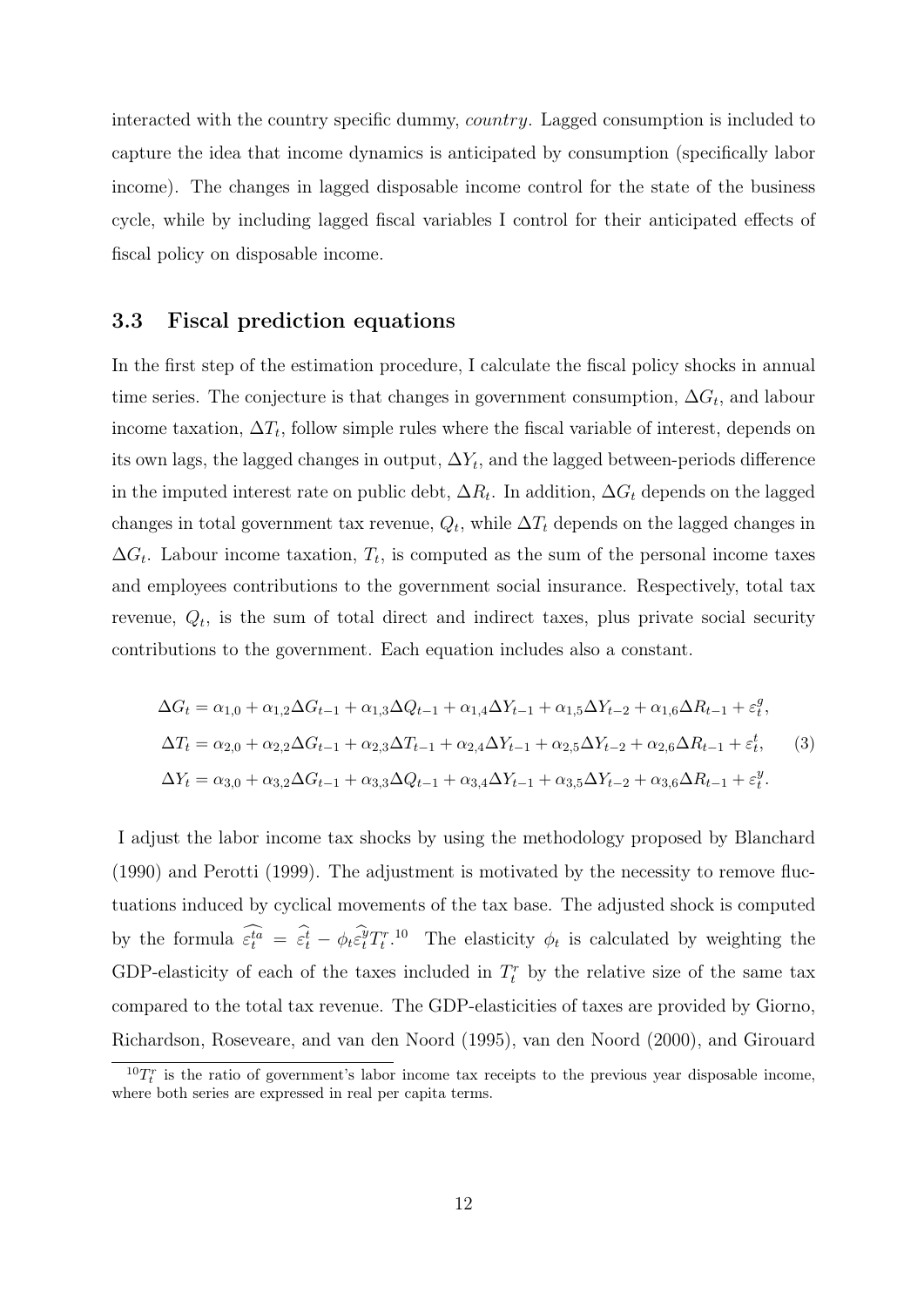and André (2005).<sup>11</sup> Government consumption shocks are not cyclically adjusted. A standard assumption in the VAR literature states that government consumption does not automatically respond to output, within a quarter or year. $12,13$ 

## 4 Results

#### Setting the stage

Table 4 summarizes the estimation results for six alternative econometric specifications nested in equation (1) using one of the four possible combinations between two different sets of dummies: these are respectively dummies  $D(1)$  and  $F(2)$ . I present the table in order to highlight how different the conditional effect can be compared to the unconditional. For example, starting with column (1), the effect of government spending on consumption is positive but insignificant from zero. The effect of tax shocks is negative and significant at the one percent level. These results are in line with the cited pre-crisis literature. This finding can be seen in Perotti (2005) and Tagkalakis (2008), (table 10), among others. In the post-1980 period, like the data span in this paper, the effects of fiscal policy on consumption are small, even zero. Generally, small or negative fiscal multipliers have been attributed to the relaxation of credit constraints with the financial liberalization in this period.

In column  $(2)$ , however, once I control for the presence of recession regimes the results change. The effect of government spending becomes negative and significant at 10 % level in normal times. In contrast, the conditional effect flips sign in recessions. The estimated value of  $\gamma_1^d$  is 0.92 and significant at 5 % level. Thus, in recession the effects of government spending on private consumption is overall positive and equal to 0.49, with a p-value of a test of the difference in coefficients between good and bad times equal to

<sup>&</sup>lt;sup>11</sup>The OECD has computed the semi-elasticities of taxes on a regular basis for a number of OECD countries, about once per four years each time.

<sup>&</sup>lt;sup>12</sup>The usual identification in Blanchard and Perotti  $(2002)$  is the assumption that there is no fiscal policy systematic discretionary response in quarterly data. Arguably, we can categorize changes in fiscal variables due to automatic, systematic discretionary and random discretionary reasons. We are interested in the random discretionary component. If there is no systematic discretionary factor, what is left are the automatic and random factors. With readily (externally available) elasticity of taxes to GDP, I can then construct random unanticipated fiscal changes, adjusted for cyclical components.

<sup>&</sup>lt;sup>13</sup>A drawback of choosing higher frequency data is that it is available and reliable only for the post war period. Also non-interpolated series for government tax revenues are existant only for a number of countries.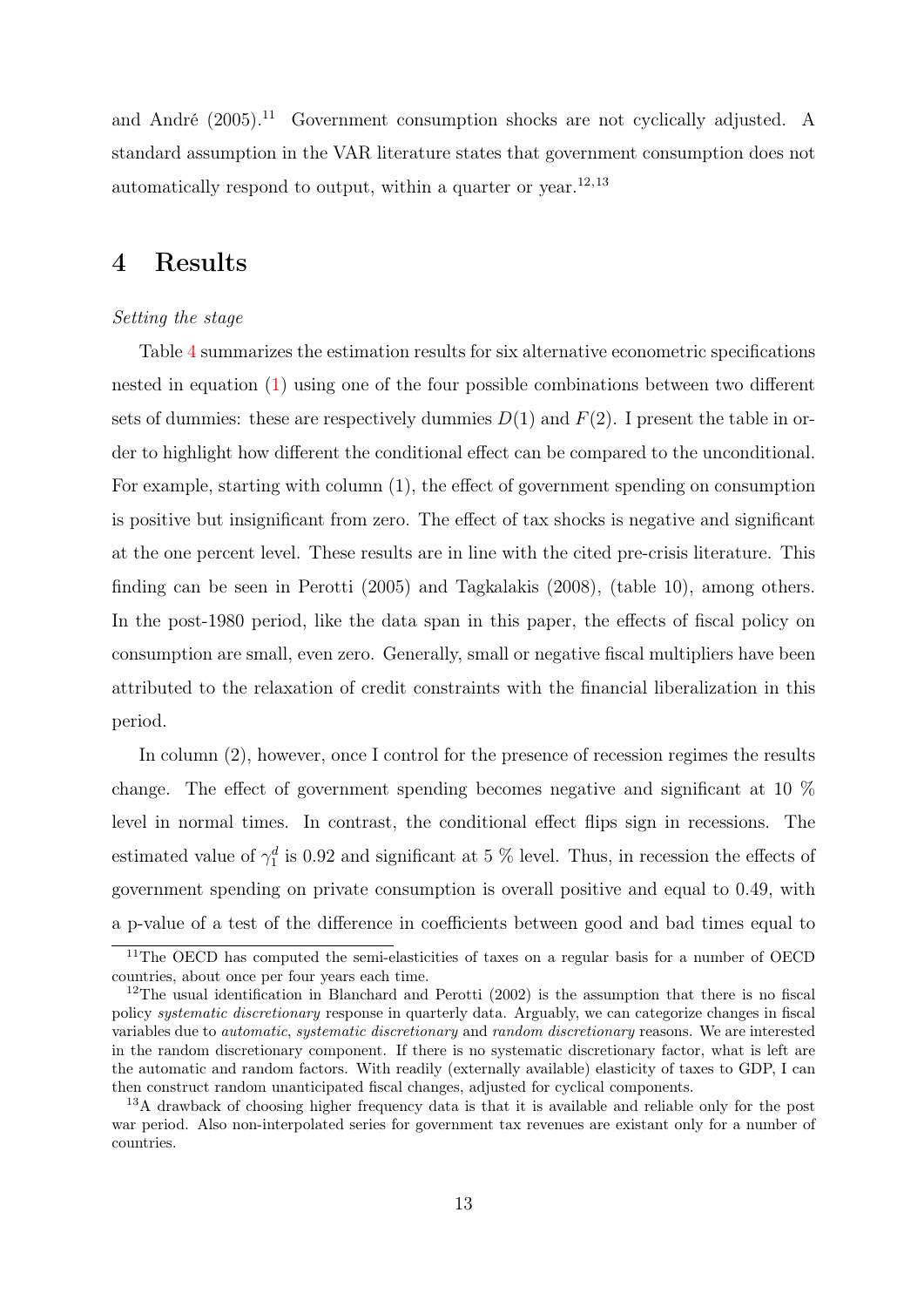zero (reported in the table below). Observe that the tax innovation has a negative and significant effect in normal times and more negative effect in bad times. The difference between the impact in good and bad times is not statistically significant. This is also reflected in the p-value of the test. Observe that in column (3) the difference in effect of the spending shock between pure recession and normal times becomes even bigger. This supports the hypothesis in my paper. That is, once I differenciate between pure recessions and states in which recessions accompany fiscal stress, the effects of fiscal policy on consumption in the two distinctive states become statistically different from each other: in the mixed regime the effect of government spending becomes negative and significant at 5 % level. Recall that the wealth effect on unconstrained individuals is increased in periods of fiscal vulnerability: The overall effect of public spending on consumption is -1.39 in the mixed state. Symmetrically, the effect of taxation becomes positive, but not statistically significant.

In columns (4) and (5) I condition on the presence of fiscal stress. The coefficients measuring the effects of fiscal policy in fiscal stress,  $\gamma_1^f$  and  $\gamma_2^f$ , are consistent with the prediction in Perotti (1999), however, they are not statistically significant. Similar to this finding, using a dataset with both industrialized and developing countries, Schclarek (2007) cannot find statistically significant support for the hypothesis that fiscal contractions can play stimulative role on private spending with an identical to Perotti's setup. Finally, specification (6) is a full scale version of the empirical specification. The results for this particular specification are also depicted in table 5.

#### Baseline results

Table 5 summarizes the results for the four combinations of the two sets of bad regime dummies. First, concerning the anticipated effect, my results are broadly consistent with the evidence presented in Campbell and Mankiw (1989), i.e., rule-of-thumb consumers (for whom, by assumption, consumption equals current income) are on average estimated to earn about  $\mu=0.4$ -5 of aggregate income. Second, the efficacy of fiscal policy increases in recessions, as observed in Corsetti, Meier, and Müller (2012) and Auerbach and Gorodnichenko (2012). In all four combinations with the alternative dummies, the effect of government in recession is statistically different from the effect in normal times, and positive. Symmetrically, taxation decreases consumption by more in recessions. Third, fiscal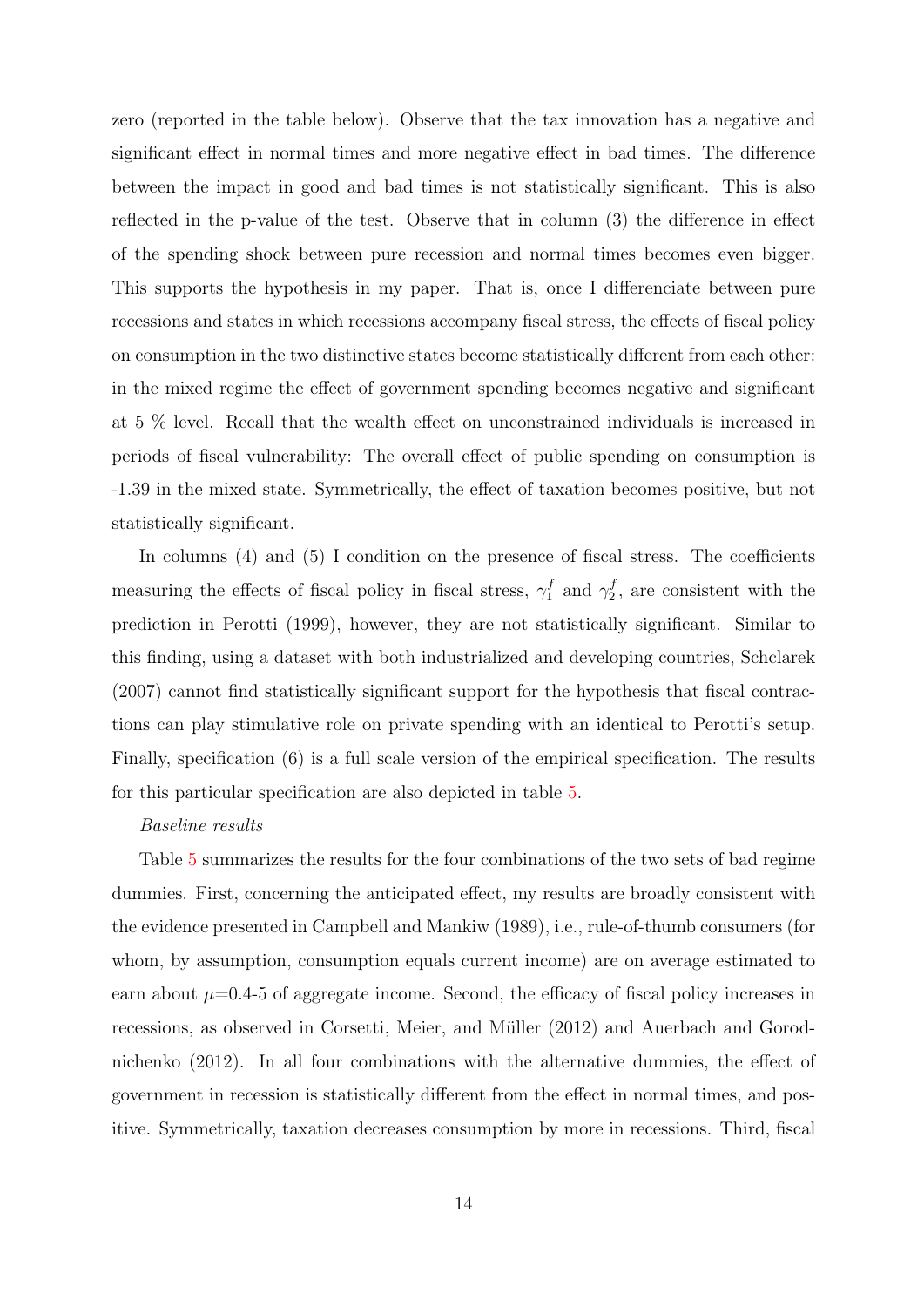policy contractions do not stimulate consumption in any of the four combinations. The overall effect of fiscal changes in purely fiscal stress states is zero.

Fourth, an interesting result of the current analysis is the estimate for the impact of government spending on consumption in mixed states. The effect is negative and statistically significant. The size of the overall effect varies between -2.0 and -2.5. In terms of the frameworks in Perotti (1999) and Tagkalakis (2008), the result is even puzzling. If the wealth effect is supposed to be very big or very small dependent on either fiscal stress or recession state, the effect should be in between when the two states coincide. This is not the case. The effect is even more negative compared to the impact of government spending on consumption conditional on purely fiscal stress state. A possible explanation for this empirical finding is the framework in Corsetti, Kuester, Meier, and Müller (2012). The authors emphasize how sovereign-risk premium can affect the borrowing conditions in the broader economy. In normal times, the correlation between public and private borrowing costs seem to be detached from each other. In crises situations, however, these become strongly correlated. Therefore, there is a spill-over in tightening of borrowing cosntraints from the private to the public sector, and vice versa. The effects of the two constraints may even reinforce each other.

Finally, note that at the bottom of the table I report the p-values of the F statistics of whether the spending shocks, or respectively the tax shocks, are statistically different from one another in the different regimes. For the full scale model, we observe that the tests provide statistical support that the government spending shocks have a different effect on consumption in all four possible states. The variability of the effects of taxation on consumption is weaker conditional on the four different states.

#### Predictability

A key assumption in the estimation of equation (1) is that unanticipated components to government spending and taxation are not predictable. In the near-VARs with which I generate the fiscal shocks, I try to ensure unpredictability by including sufficiently many endogenous variables as well as their lags so that the error component is orthogonal to past information. However, Ramey (2012) observes that many changes in fiscal variables are anticipated. To check whether the results so far pass the test of predictability I specify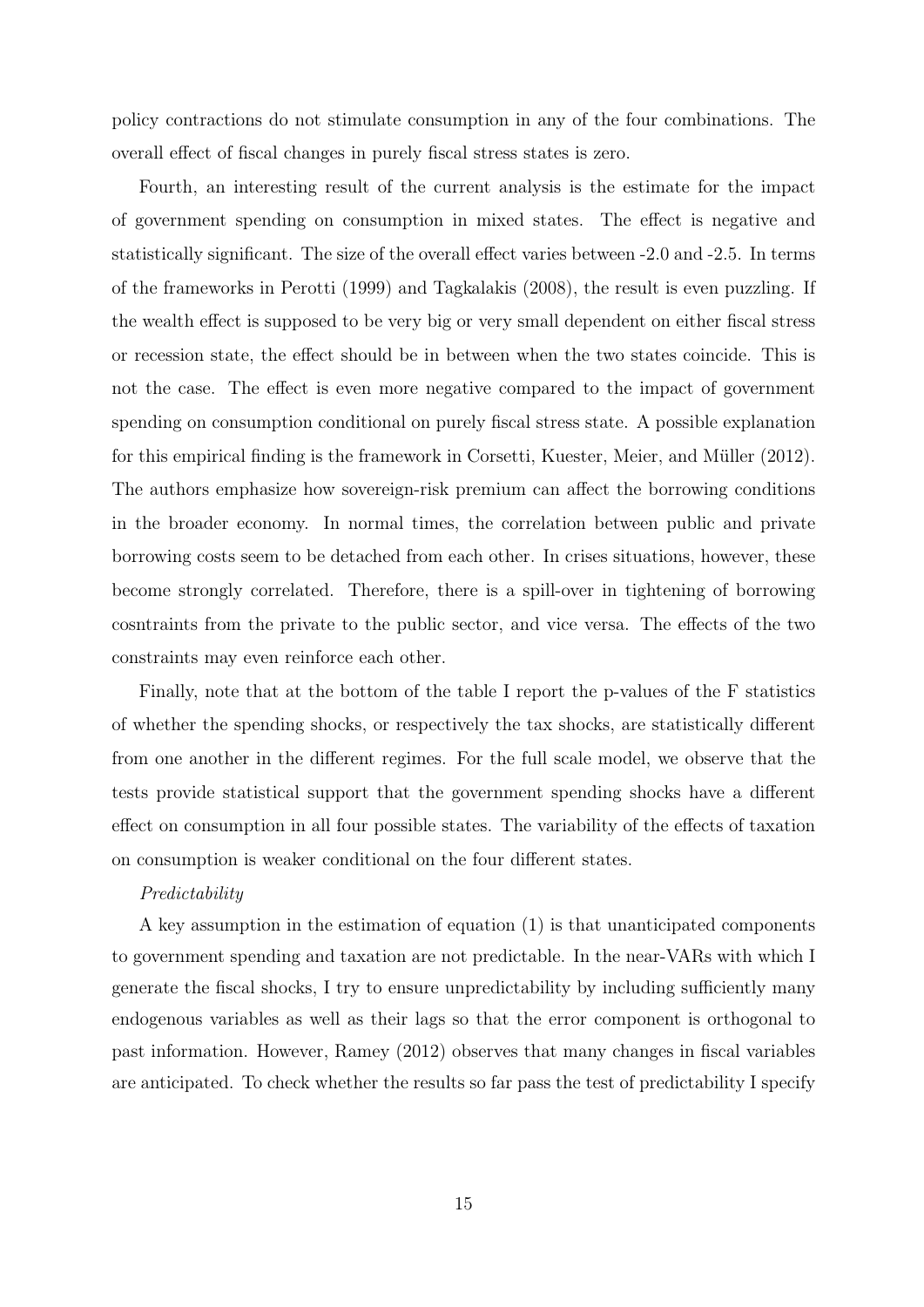a new near-VAR system:

$$
\Delta G_t = \alpha_{1,0} + \alpha_{1,2}\Delta G_{t-1} + \alpha_{1,3}\Delta Q_{t-1} + \alpha_{1,4}\Delta Y_{t-1} + \alpha_{1,5}\Delta Y_{t-2} + \alpha_{1,6}\Delta R_{t-1} \n+ \alpha_{1,7}D_t + \alpha_{1,8}F_t + \alpha_{1,9}D_tF_t + \alpha_{1,10}\Delta P_{t-1} + \varepsilon_t^g, \n\Delta T_t = \alpha_{2,0} + \alpha_{2,2}\Delta G_{t-1} + \alpha_{2,3}\Delta T_{t-1} + \alpha_{2,4}\Delta Y_{t-1} + \alpha_{2,5}\Delta Y_{t-2} + \alpha_{2,6}\Delta R_{t-1} \n+ \alpha_{2,7}D_t + \alpha_{2,8}F_t + \alpha_{2,9}D_tF_t + \alpha_{2,10}\Delta P_{t-1} + \varepsilon_t^t, \n\Delta Y_t = \alpha_{3,0} + \alpha_{3,2}\Delta G_{t-1} + \alpha_{3,3}\Delta Q_{t-1} + \alpha_{3,4}\Delta Y_{t-1} + \alpha_{3,5}\Delta Y_{t-2} + \alpha_{3,6}\Delta R_{t-1} \n+ \alpha_{3,7}D_t + \alpha_{3,8}F_t + \alpha_{3,9}D_tF_t + \alpha_{3,10}\Delta P_{t-1} + \varepsilon_t^g.
$$
\n(4)

Here, I posit that the processes of government spending and taxation is augmented by a new lagged variable,  $\Delta P_{t-1}$ , a composite leading indicator (CLI) that proxies the forecasters' expectations with respect to next-year growth, as well as the two regime dummies and their interaction. The CLI variable has been used also by Corsetti, Meier, and Müller (2012) on basis of its proven ability to predict cyclical turning points in advance. The new estimation of the fiscal shocks supposedly filters away past regularities that are not successfully purged by equation  $(3)$ . The results from estimating equation  $(1)$  with the newly estimated fiscal shocks are displayed in Table 6. If anything, the benchmark results are reinforced.

#### Measurement error

The fiscal shocks in equation (3) and (4) are supposed to capture only randomly discretionary changes of the government actions, and purge away any systematic discretionary or cyclical adjustments of the fiscal variables. As already discussed, despite taking care of cyclically adjusting the government spending and tax shock, these may still be correlated with the error term in equation (1). Instrumental variable estimation is a natural solution to the problem. Devries, Guajardo, Leigh, and Pescatori (2011) estimate "action-based" or "narrative" measures of fiscal consolidations, in the spirit of Romer and Romer (2010). Respectively, the narrative series on exogenous, purely action-based fiscal changes provide for natural instruments for the fiscal shocks generated in the estimation of equation (3). The narrative series in this study, however, differ by those collected by Romer and Romer (2010) in one important aspect relevant for my analysis. Romer and Romer (2010) identify exogenous tax changes prompted by two main motives—the incentive to improve long-run growth and to reduce persistent budget deficits. Alternatively, Devries, Guajardo, Leigh,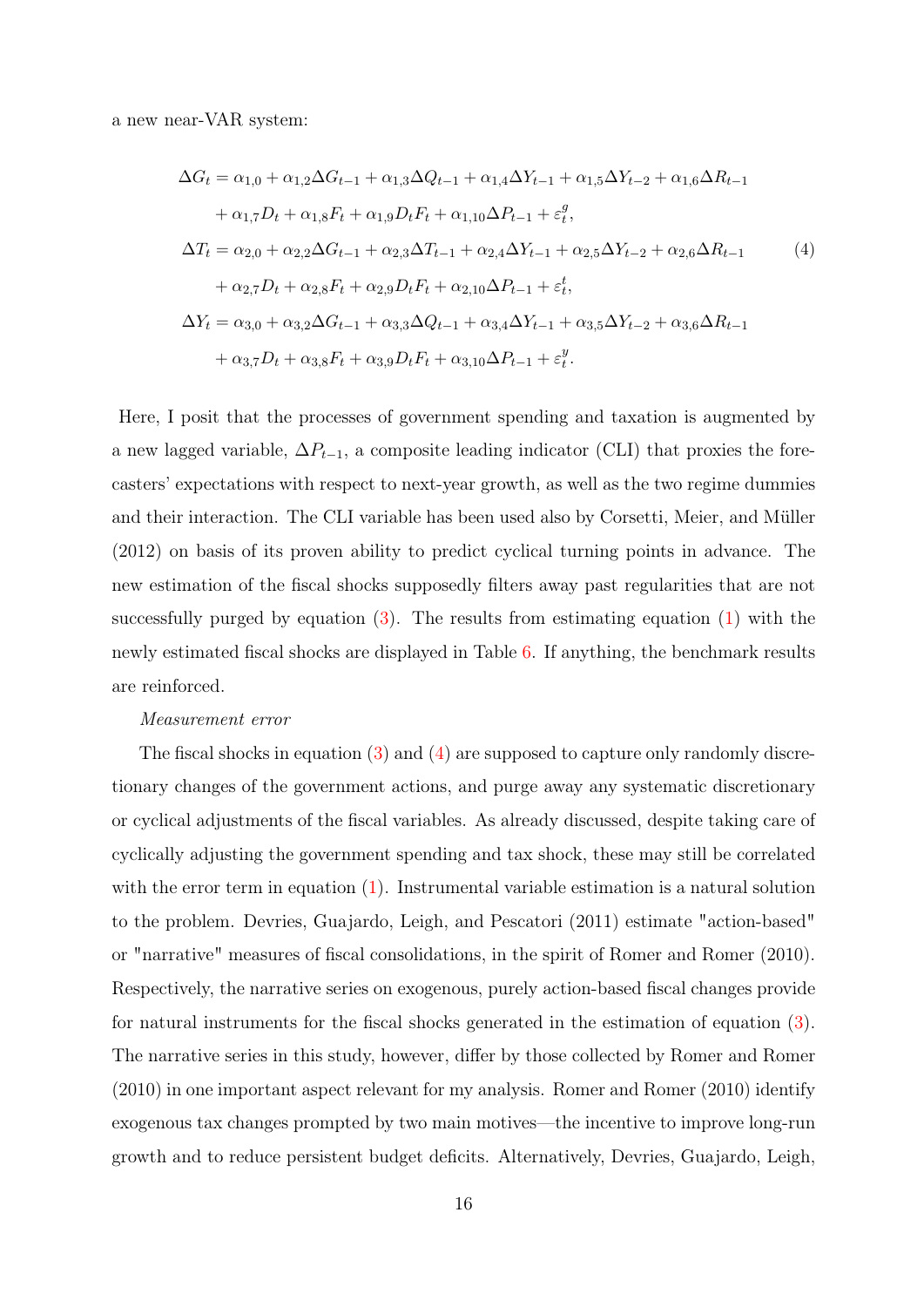and Pescatori (2011) identify exogenous fiscal actions based only on the second motive. This consideration points to the possibility that the correlation between the narrative series and the generated regressors is reduced.

Similar to Ramey (2012) who uses the series in Romer and Romer (2010) to identify how strongly tax changes affect total private spending, I make the assumption that the motives to reduce persistent public budgets influence private consumption by the unanticipated changes in government spending and taxation, and by the anticipated changes in disposable income. In the estimation, I experimented with various lags of the two narrative instruments. Finally, I use three lags of the narrative series given that this number of lags produces the highest Anderson-Rubin Wald statistic, measuring the statistical significance of the endogenous regressors in the structural equation, and the Kleibergen-Paap statistic, testing for weak instruments. The results for the intrumental variable estimation are displayed in Table 7. The results differ slightly from baseline results. Namely, the effect of government spending on consumption in mixed states is only marginally significant now. Given the truncation problem with the exogenous narrative series, however, the lack of the statistical significance of the coefficient in mixed states does not overturn the main results in the paper. On the opposite, taking into consideration the overall effect of spending on consumption in the mixed state,-3.0 to -5.0, the results are even reinforced.

## 5 Conclusion

Throughout the Great Recession, many OECD countries reached to fiscal policy to offset the large negative shocks, initially triggered by sharp declines in house and stock prices and later by a tightening of credit and financing conditions. These discretionary fiscal changes, however, have not been greeted with equal sympathy.

In this paper, I have addressed the role of liquidity constraints for the varying degree of efficacy of fiscal policy. The results in the paper support predictions of Keynesian models, in the spirit of Keynes (1936), that fiscal policy, through an expansion in government spending, may be potent in boosting aggregate demand when the economy suffers from under-utilized resources. However, this action may be counter-productive when the government budget is itself under stress, and the economy is in a recession.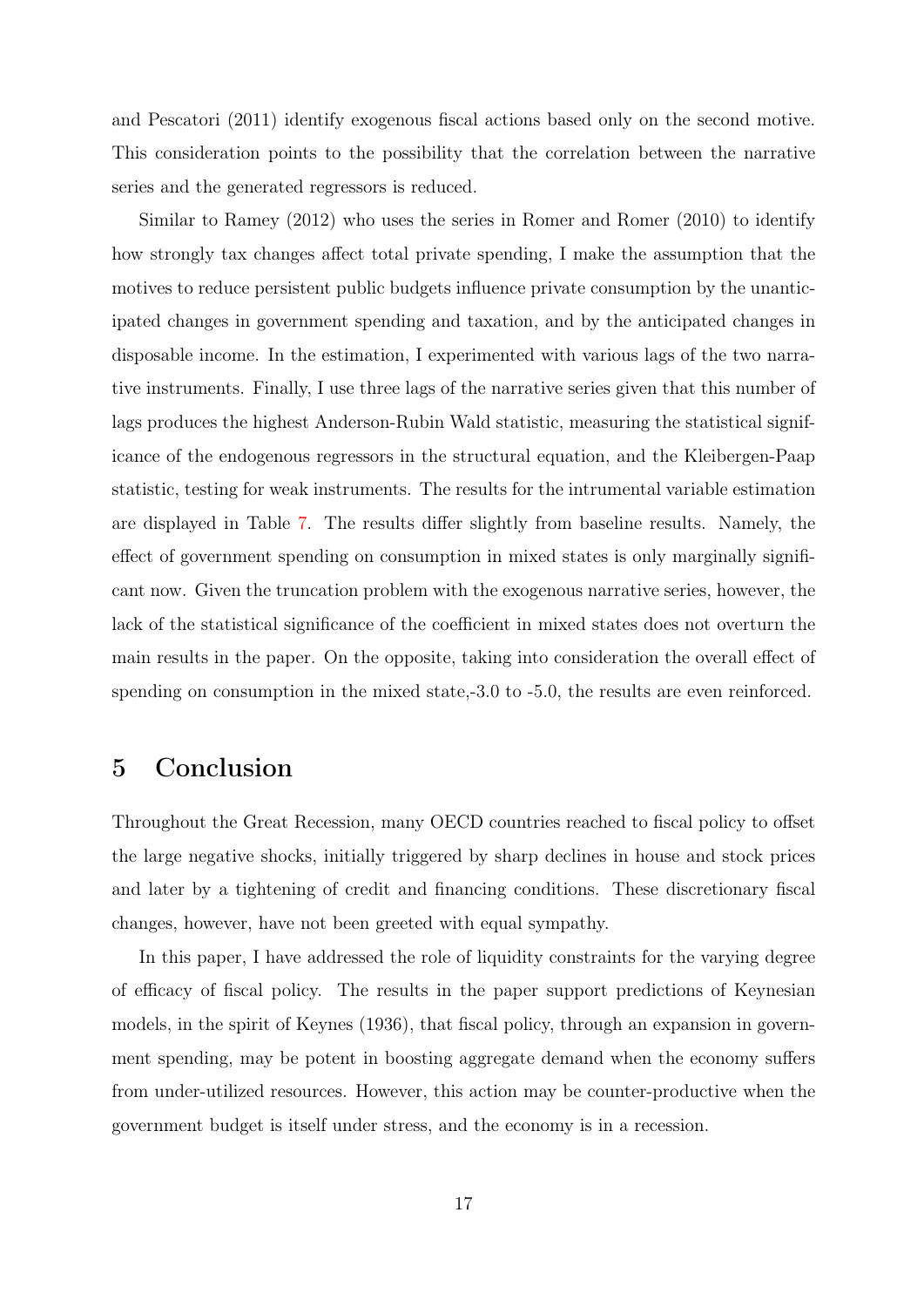| Variable     | Definition                                                                                                                                    | Source                                                                                                                                                                                                    |
|--------------|-----------------------------------------------------------------------------------------------------------------------------------------------|-----------------------------------------------------------------------------------------------------------------------------------------------------------------------------------------------------------|
| POP          | Population level                                                                                                                              | OECD FS: population level, POP;                                                                                                                                                                           |
| YDEF         | GDP deflator                                                                                                                                  | OECD EO: deflator of gross domestic product, PGDP;                                                                                                                                                        |
| CDEF         | Consumption deflator                                                                                                                          | OECD EO: deflator of private final consumption<br>expenditure, PCP;                                                                                                                                       |
| INFL         | Rate of inflation, $log$ difference of $YDEF$                                                                                                 | OECD EO: deflator of gross domestic product, PGDP;                                                                                                                                                        |
| GDP          | Nominal GDP                                                                                                                                   | OECD EO: nominal gross domestic product, GDP;                                                                                                                                                             |
| DEFC         | Negative of government net lending                                                                                                            | OECD EO: government net lending, NLG;                                                                                                                                                                     |
| DEBT         | Gross government debt                                                                                                                         | Main source IMF WEO: General government gross debt,<br>GGXWDG; missing data filled-in if available by OECD<br>EO's general government gross financial liabilities, GGFL;                                  |
| $\Delta I$   | Percentage change in disposable income, in<br>decimals                                                                                        | OECD EO: Gross or net household disposable income,<br>YDH G or YDH; Population level, POP; Consumption<br>Deflator, PCP;                                                                                  |
| $\Delta Y$   | Change in GDP as a share of lagged $I$                                                                                                        | OECD EO: Gross domestic product, value, GDP;<br>Population level, POP; Consumption Deflator, PGDP;                                                                                                        |
| $\Delta C$   | Change in consumption as a share of lagged<br>I                                                                                               | OECD EO: Private final consumption expenditure, CP;<br>Population level, POP; Consumption Deflator, PCP;                                                                                                  |
| $\Delta G$   | Change in government consumption<br>expenditures as a share of lagged $I$                                                                     | OECD EO: Government final consumption expenditure,<br>CG; Population level, POP; GDP Deflator, PGDP;                                                                                                      |
| $\Delta G^i$ | Change in government fixed capital<br>formation as a share of lagged $I$                                                                      | OECD EO: Gross government fixed capital formation, IG;<br>Population level, POP; GDP Deflator, PGDP;                                                                                                      |
| $\Delta G^c$ | Change in government consumption and<br>fixed capital formation as a share of lagged I                                                        | Government consumption and fixed capital formation is the<br>sum of CG and IG; Population level, POP; GDP Deflator,<br>PGDP;                                                                              |
| $\Delta T$   | Change in labor income taxes on household<br>as a share of lagged $I$                                                                         | OECD EO: Sum of direct taxes on households, TYH, and<br>social security contributions by households, TRSSH;<br>Population level, POP; GDP Deflator, PGDP;                                                 |
| $\Delta Q$   | Change in total tax revenue as a share of<br>lagged $I$                                                                                       | OECD EO: Sum of total direct taxes, TY, social security<br>contribution received by general government, SSRG, and<br>taxes on production and imports, TIND; Population level,<br>POP; GDP Deflator, PGDP; |
| $\Delta R$   | Change in interest rate, in decimals;<br>Interest rate is ratio of government net<br>interest payments to gross government debt<br>minus INFL | DEBT and INFL are defined above; OECD EO: Net<br>government interest payments, GNINTP;                                                                                                                    |
| $\Delta P$   | Log difference of composite leading indicator                                                                                                 | OECD MEI: amplitude adjusted composite leading<br>indicator, CLI;                                                                                                                                         |
| GAP          | Output gap                                                                                                                                    | OECD EO: Output gap of the total economy, GAP;                                                                                                                                                            |

Table 1: Data Information

Notes: Unless otherwise stated, all nominal series expressed in real per capita terms. To comply to the critique of Whelan (2002), who discusses reasons why manipulating chain-weighted data in a linear way is incorrect, I add/substract nominal series and only in the final step I deflate them by the respective deflator. OECD EO is an abbreviation for OECD Economic Outlook, Statistics and Projections database. OECD FS is an abbreviation for OECD Factbook Statistics database. OECD MEI is an abbreviation for OECD Main Economic Indicators database. IMF WEO is an an abbreviation for IMF World Economic Outlook database. To avoid the structural break at German unification in 1991, I chain the West German and the unified German time series by using overlapping 1991 data.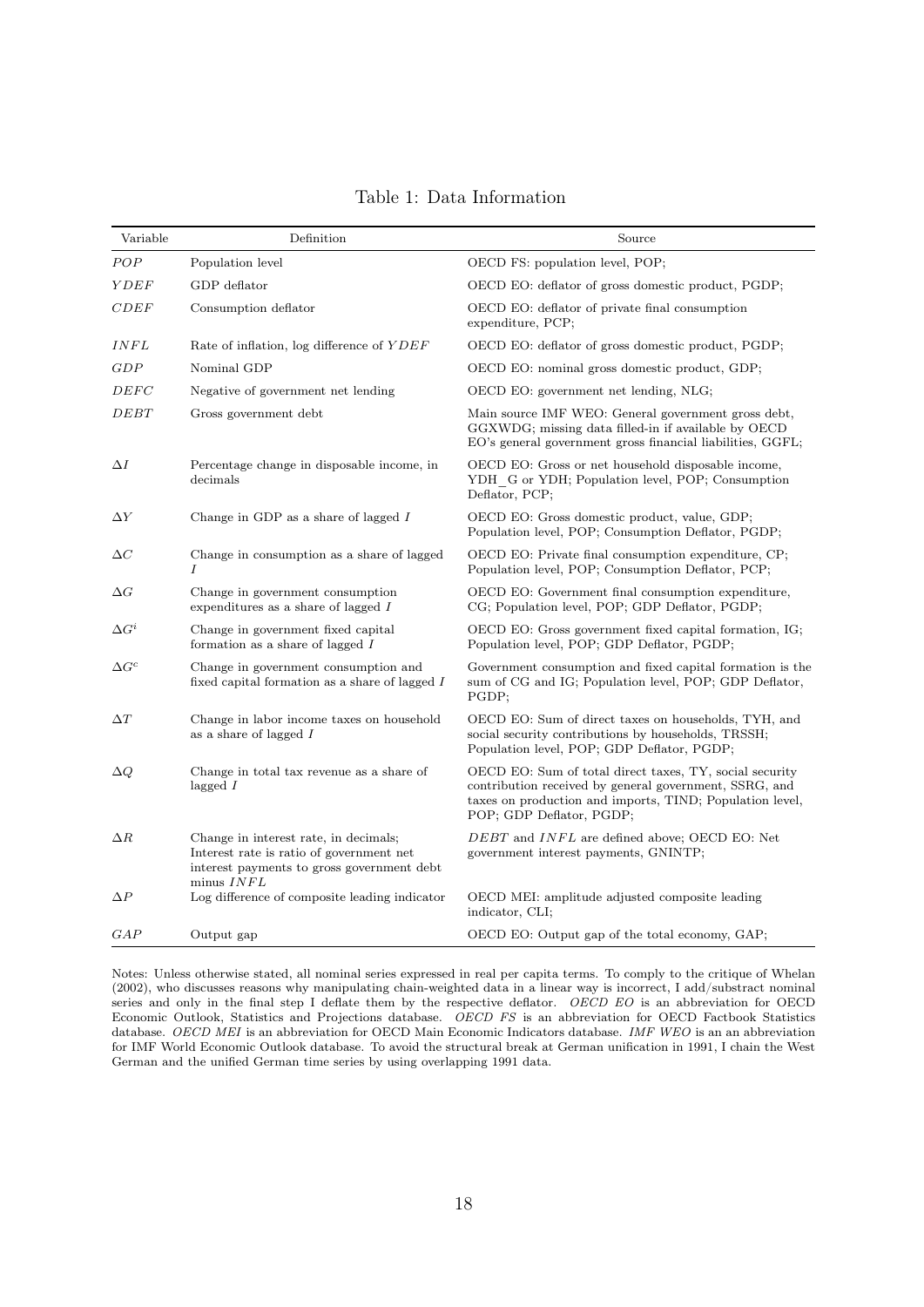| Dummy    | Definition                                                                                                                                                                                                       | Country                                                                                                                                                                               | Time Period                                                                                                                                                                                                                                                                                                                                                                                                                                                                                                                                                                                                                                                                   |
|----------|------------------------------------------------------------------------------------------------------------------------------------------------------------------------------------------------------------------|---------------------------------------------------------------------------------------------------------------------------------------------------------------------------------------|-------------------------------------------------------------------------------------------------------------------------------------------------------------------------------------------------------------------------------------------------------------------------------------------------------------------------------------------------------------------------------------------------------------------------------------------------------------------------------------------------------------------------------------------------------------------------------------------------------------------------------------------------------------------------------|
| $D(1)_t$ | Assumes value of 1<br>if $GAP_t < 0$ ,<br>$0$ otherwise                                                                                                                                                          | Australia<br>Austria<br>Belgium<br>Canada<br>Denmark<br>Finland<br>France<br>Germany<br>Italy<br>Japan<br>Netherlands<br>Portugal<br>Spain<br>Sweden<br>U Kingdom<br><b>U</b> States  | 1991-97, 2001, 2009-11<br>1976, 1978, 1981-88, 1993-97, 2002-05, 2009-11<br>1975, 1977-79, 1981-87, 1993-98, 2002-05, 2009-11<br>1975, 1982-84, 1991-98, 2008-11<br>1981-83, 1988-95, 2002-04, 2009-11<br>1977-78, 1981-85, 1991-97, 2002-05, 2009-11<br>1981-87, 1993-97, 2002-05, 2008-11<br>1975, 1981-87, 1993-99, 2002-05, 2009-2011<br>1982-87, 1992-99, 2003, 2009-11<br>1975-78, 1980, 1982-87, 1993-95, 1998-2005, 2009-11<br>1975, 1981-88, 1992-96, 2002-05, 2009-11<br>1995-96, 2003-06, 2009-11<br>1979-87, 1993-98, 2009-11<br>1977-78, 1981-83, 1991-98, 2001-03, 2009-11<br>1975-76, 1980-85, 1991-97, 2009-11<br>1975-77, 1980-84, 1991-96, 2002-03, 2009-11 |
| $D(2)_t$ | Assumes value of 1<br>if $GAP_t < 0$ ,<br>and<br>$either$ , in a sequence<br>of negative GAPs,<br>$GAP_1 - GAP_2 > 0$ ,<br>and/or, in a sequence<br>of negative GAPs,<br>$GAP_0 - GAP_1 > 0.03$ ,<br>0 otherwise | Australia<br>Austria<br>Belgium<br>Canada<br>Denmark<br>Finland<br>France<br>Germany<br>Italy<br>Japan<br>${\bf Netherlands}$<br>Portugal<br>Spain<br>Sweden<br>U Kingdom<br>U States | 1991-97, 2009-11<br>1981-88, 1993-97, 2002-05, 2009-11<br>1981-87, 2002-05, 2009-11<br>1982-84, 1991-98, 2008-11<br>1981-83, 1988-95, 2002-04, 2009-11<br>1977-78, 1981-85, 1991-97, 2002-05, 2009-11<br>1981-87, 2002-05, 2008-11<br>1981-87, 2002-05, 2009-2011<br>1982-87, 1992-99, 2009-11<br>1975-78, 1982-87, 1993-95, 1998-2005, 2009-11<br>1981-88, 1992-96, 2002-05, 2009-11<br>1995-96<br>1979-87, 2009-11<br>1981-83, 1991-98, 2001-03, 2009-11<br>1980-85, 1991-97, 2009-11<br>1975-77, 1980-84, 2009-11                                                                                                                                                          |

Table 2: Recession Dummy Information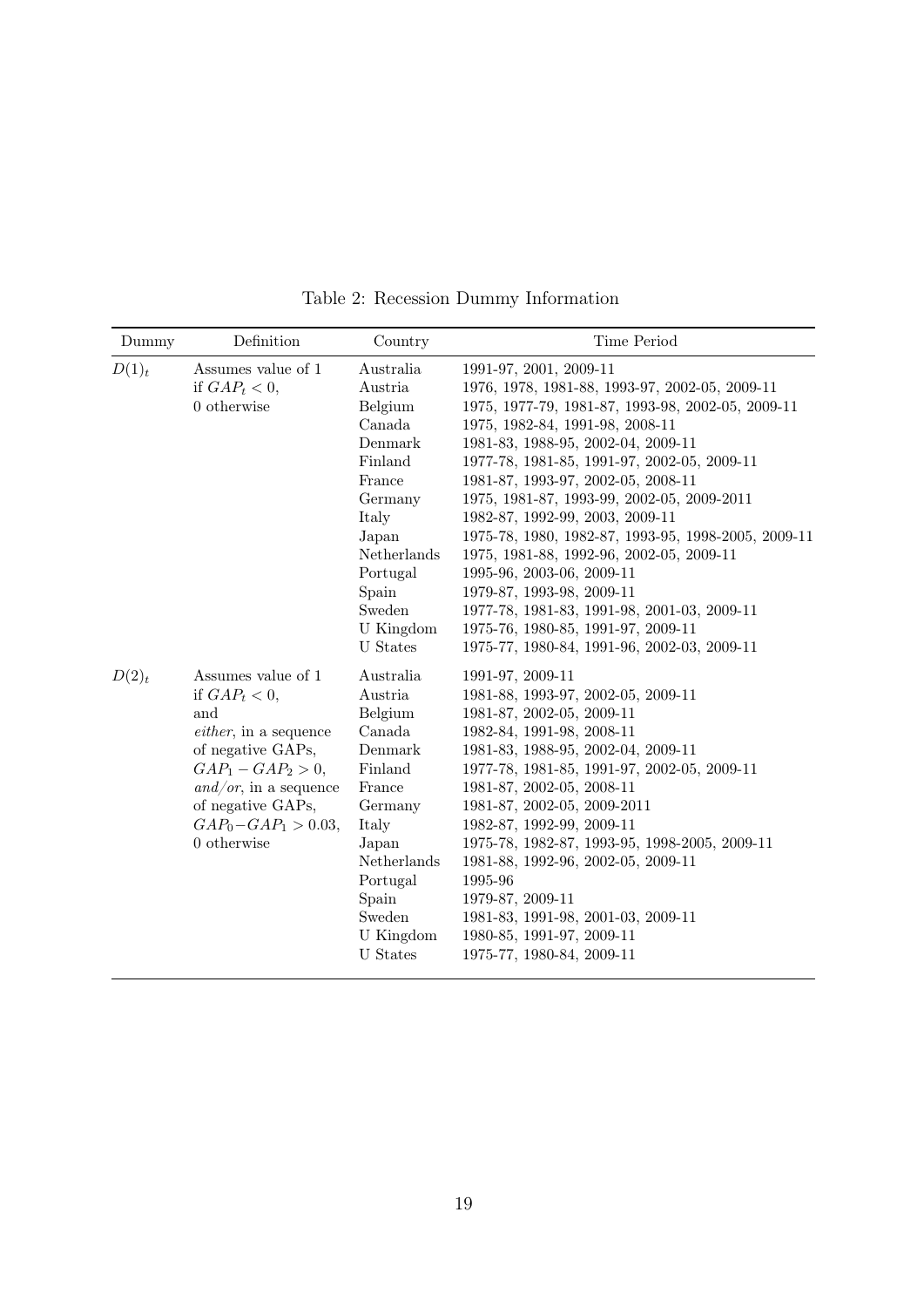| Dummy    | Definition                                                                                                                                            | Country                                                                                                                                      | Time Period                                                                                                                                                                                                    |
|----------|-------------------------------------------------------------------------------------------------------------------------------------------------------|----------------------------------------------------------------------------------------------------------------------------------------------|----------------------------------------------------------------------------------------------------------------------------------------------------------------------------------------------------------------|
| $F(1)_t$ | Assumes value of 1<br>if<br>$DEFC_{t-1}/GDP_{t-1}$<br>is bigger than $0.04$ ,<br>and,<br>$DEBT_{t-1}/GDP_{t-1}$<br>is bigger than 0.7,<br>0 otherwise | Austria<br>Belgium<br>Canada<br>Denmark<br>France<br>Germany<br>Italy<br>Japan<br>Netherlands<br>Portugal<br>Sweden<br>U Kingdom<br>U States | 2011<br>1981-97, 2010-11<br>1987-96, 2010-11<br>$1983-85,$<br>2010-11<br>2011<br>1976-97, 2006, 2010-11<br>1996-2006, 2010-11<br>1985, 1987-1991, 1993, 1996<br>2010-11<br>1995-96<br>2011<br>1993-94, 2009-11 |
| $F(2)_t$ | Assumes value of 1<br>if<br>$DEFC_{t-1}/GDP_{t-1}$<br>is bigger than $0.05$ ,<br>and,<br>$DEBT_{t-1}/GDP_{t-1}$<br>is bigger than 0.8,<br>0 otherwise | Belgium<br>Canada<br>Denmark<br>France<br>Italy<br>Japan<br>Portugal<br><b>U</b> States                                                      | 1982-95, 2010<br>1992-96, 2011<br>1984<br>2011<br>1979-80, 1982-83, 1986-97, 2010<br>1997, 1999-2006, 2010-11<br>2010-11<br>2010-11                                                                            |

Table 3: Fiscal Stress Dummy Information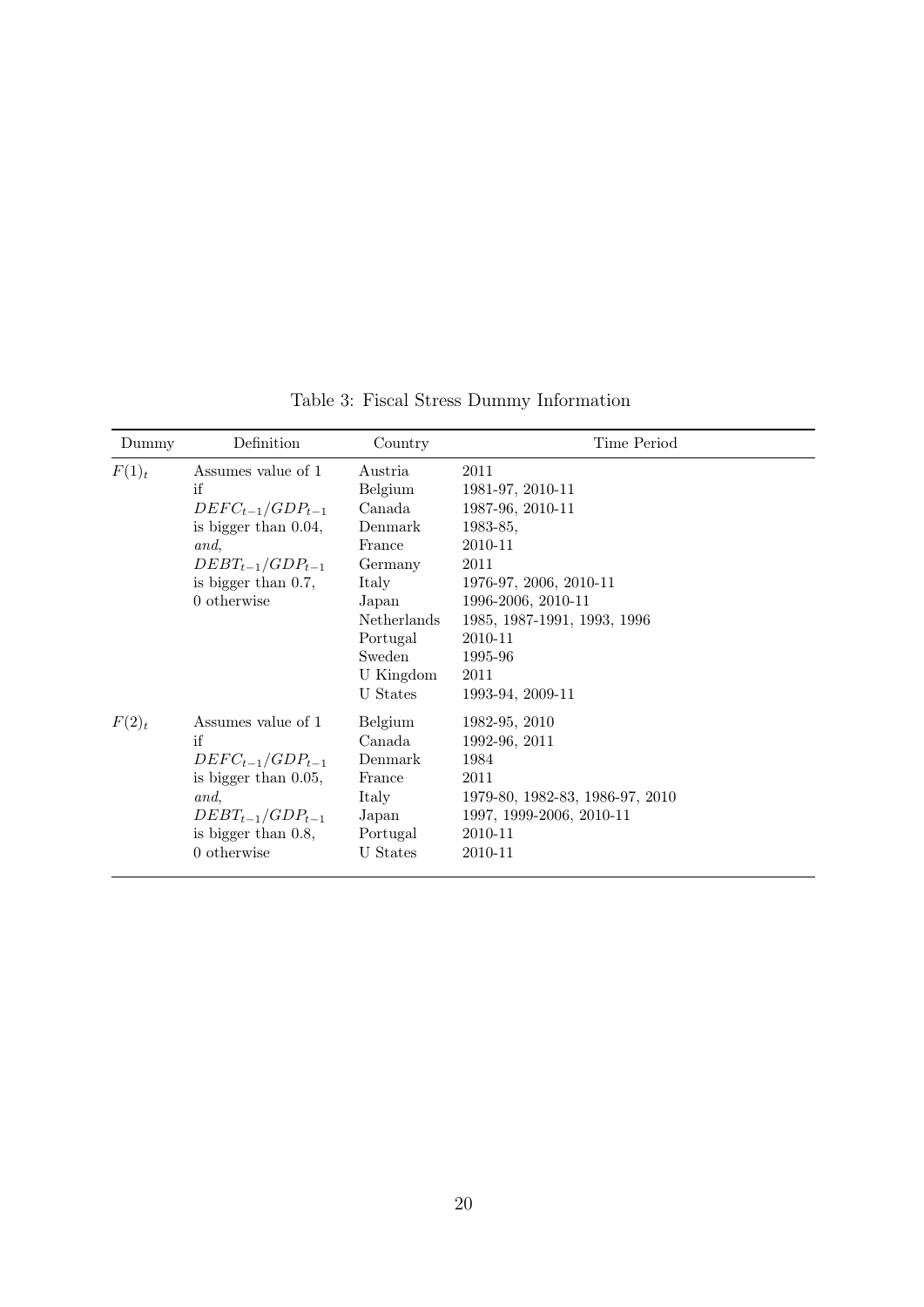| $\Delta C_t = \gamma_1^n \hat{\epsilon}_t^{\hat{g}} + \gamma_2^n \hat{\epsilon}_t^{\hat{t}\hat{a}} + \gamma_1^d D_t \hat{\epsilon}_t^{\hat{g}} + \gamma_2^d D_t \hat{\epsilon}_t^{\hat{t}\hat{a}} + \gamma_1^f F_t \hat{\epsilon}_t^{\hat{g}} + \gamma_2^f F_t \hat{\epsilon}_t^{\hat{t}\hat{a}} + \gamma_1^{df} D_t F_t \hat{\epsilon}_t^{\hat{g}} + \gamma_2^{df} D_t F_t \hat{\epsilon}_t^{\hat{t}\hat{a}} + \mu \Delta \hat{I}_{t/t-1} + \omega_t^c D_t F_t \hat{\epsilon}_t^$ |            |                |                           |            |                        |           |
|------------------------------------------------------------------------------------------------------------------------------------------------------------------------------------------------------------------------------------------------------------------------------------------------------------------------------------------------------------------------------------------------------------------------------------------------------------------------------------|------------|----------------|---------------------------|------------|------------------------|-----------|
|                                                                                                                                                                                                                                                                                                                                                                                                                                                                                    |            |                | <b>Baseline Estimates</b> |            |                        |           |
| Coefficient                                                                                                                                                                                                                                                                                                                                                                                                                                                                        | (1)        | (2)            | (3)                       | (4)        | (5)                    | (6)       |
| $\gamma_1^n$                                                                                                                                                                                                                                                                                                                                                                                                                                                                       | 0.05       | $-0.43*$       | $-0.44*$                  | 0.08       | 0.08                   | $-0.48*$  |
|                                                                                                                                                                                                                                                                                                                                                                                                                                                                                    | (0.14)     | (0.18)         | (0.18)                    | (0.15)     | (0.15)                 | (0.19)    |
| $\gamma_2^n$                                                                                                                                                                                                                                                                                                                                                                                                                                                                       | $-0.25***$ | $-0.19^{\ast}$ | $-0.19^{\ast}$            | $-0.26***$ | $-0.26^{\ast\ast\ast}$ | $-0.21*$  |
|                                                                                                                                                                                                                                                                                                                                                                                                                                                                                    | (0.06)     | (0.09)         | (0.09)                    | (0.07)     | (0.07)                 | (0.09)    |
| $\gamma^d_1$                                                                                                                                                                                                                                                                                                                                                                                                                                                                       |            | $0.92**$       | $1.07***$                 |            |                        | $1.12***$ |
|                                                                                                                                                                                                                                                                                                                                                                                                                                                                                    |            | (0.29)         | (0.30)                    |            |                        | (0.31)    |
| $\gamma_2^d$                                                                                                                                                                                                                                                                                                                                                                                                                                                                       |            | $-0.12$        | $-0.15$                   |            |                        | $-0.13$   |
|                                                                                                                                                                                                                                                                                                                                                                                                                                                                                    |            | (0.10)         | (0.10)                    |            |                        | (0.10)    |
| $\gamma_1^f$                                                                                                                                                                                                                                                                                                                                                                                                                                                                       |            |                |                           | $-0.21$    | $-0.21$                | 0.40      |
|                                                                                                                                                                                                                                                                                                                                                                                                                                                                                    |            |                |                           | (0.29)     | (0.51)                 | (0.57)    |
| $\gamma_2^f$                                                                                                                                                                                                                                                                                                                                                                                                                                                                       |            |                |                           | 0.12       | 0.30                   | 0.24      |
|                                                                                                                                                                                                                                                                                                                                                                                                                                                                                    |            |                |                           | (0.08)     | (0.20)                 | (0.20)    |
| $\gamma_1^{df}$                                                                                                                                                                                                                                                                                                                                                                                                                                                                    |            |                | $-0.95**$                 |            | $-0.18$                | $-1.34*$  |
|                                                                                                                                                                                                                                                                                                                                                                                                                                                                                    |            |                | (0.32)                    |            | (0.57)                 | (0.68)    |
| $\gamma_2^{df}$                                                                                                                                                                                                                                                                                                                                                                                                                                                                    |            |                | 0.11                      |            | $-0.26$                | $-0.14$   |
|                                                                                                                                                                                                                                                                                                                                                                                                                                                                                    |            |                | (0.09)                    |            | (0.19)                 | (0.21)    |
| $\mu$                                                                                                                                                                                                                                                                                                                                                                                                                                                                              | $0.49***$  | $0.46***$      | $0.44***$                 | $0.49***$  | $0.48***$              | $0.44***$ |
|                                                                                                                                                                                                                                                                                                                                                                                                                                                                                    | (0.11)     | (0.11)         | (0.11)                    | (0.11)     | (0.11)                 | (0.11)    |
| $\bar{R}^2$                                                                                                                                                                                                                                                                                                                                                                                                                                                                        | 0.68       | 0.69           | 0.69                      | 0.68       | 0.68                   | 0.69      |
| P-value, $\widehat{\varepsilon_t^g}$ 's $\gamma$ s equal                                                                                                                                                                                                                                                                                                                                                                                                                           |            | 0.00           | 0.00                      | 0.47       | 0.40                   | 0.00      |
| P-value, $\varepsilon_t^{ta}$ 's $\gamma s$ equal                                                                                                                                                                                                                                                                                                                                                                                                                                  |            | 0.23           | 0.24                      | 0.15       | 0.31                   | 0.25      |
| Number of $D_t$                                                                                                                                                                                                                                                                                                                                                                                                                                                                    |            | 239            | 239                       |            | 239                    | $239\,$   |
| Number of $F_t$                                                                                                                                                                                                                                                                                                                                                                                                                                                                    |            |                | 41                        | 41         | 41                     | 41        |
| Number of $D_t F_t$                                                                                                                                                                                                                                                                                                                                                                                                                                                                |            |                | 30                        |            | 30                     | $30\,$    |
| Number of Obs.                                                                                                                                                                                                                                                                                                                                                                                                                                                                     | 455        | 455            | 455                       | 455        | 455                    | 455       |

Table 4: Setting the stage

Notes: Regressions are estimated by the Prais-Winsten method correcting for country-specific heteroskedastic AR(1) residual structure. Columns (1) to (6) report estimation results for all six alternative econometric specifications nested in the equation (1). Robust standard errors are given in parentheses. { ∗, ∗∗, ∗∗∗} denote statistical significance at respectively {10, 5, 1} percent.  $\bar{R}^2$ : Adjusted  $R^2$  of the first-stage regression. P-value,  $\hat{\epsilon}_t^{\hat{q}}$ 's  $\gamma$ s equal: p-values of the Wald statistic testing whether  $\gamma$ s of  $\hat{\epsilon}_t^{\hat{q}}$  differ across regimes. P-value,  $\hat{\epsilon}_t^{\hat{t}$ regimes. Number of  $D_t$ : Number of recession periods in sample. Number of  $F_t$ : Number of fiscal stress periods in sample. Number of  $D_tF_t$ : Number of recessions coinciding with fiscal stress periods in sample. Number of Obs.: Number of total periods in sample.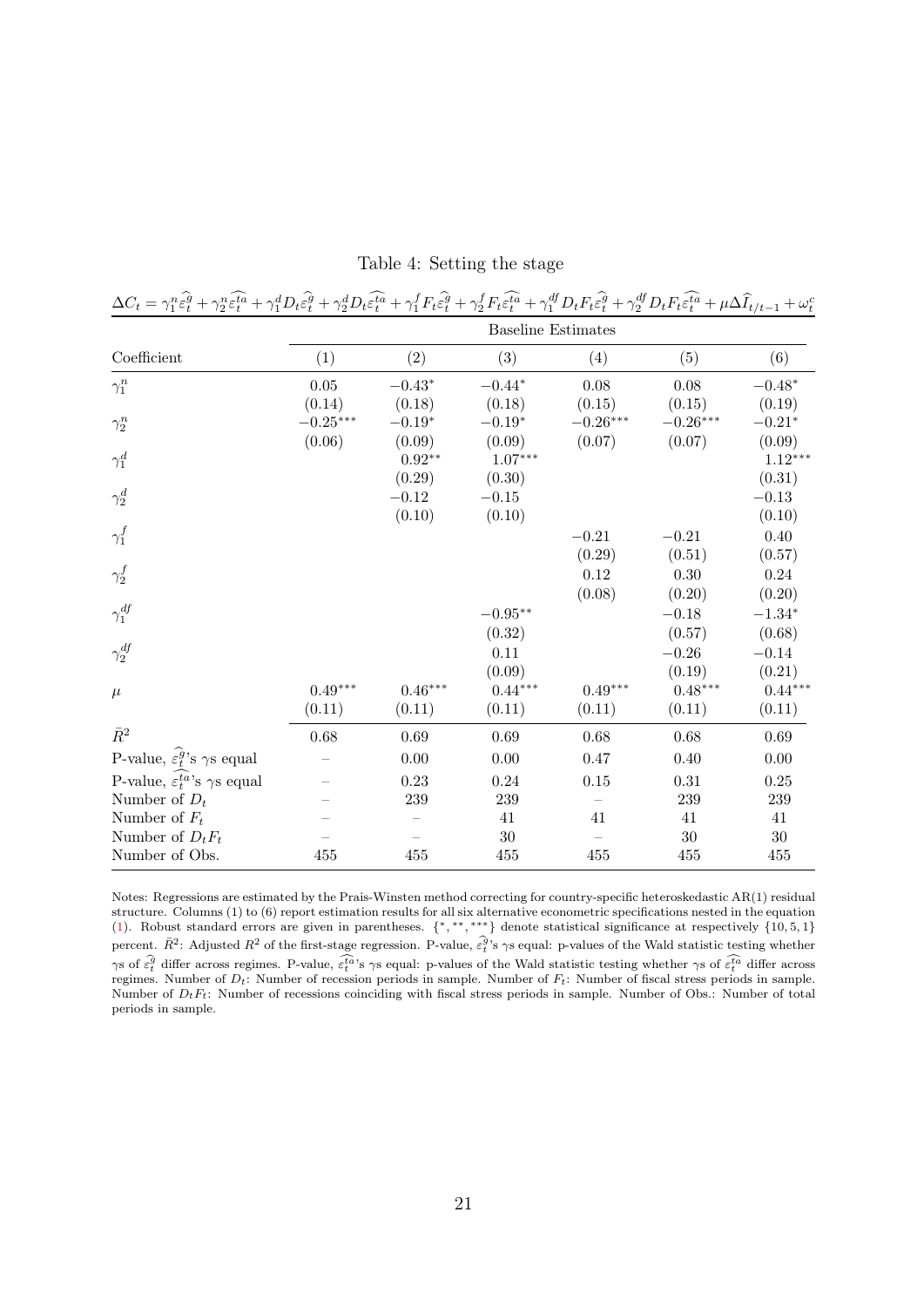| $\Delta C_t = \gamma_1^n \hat{\epsilon}_t^{\hat{g}} + \gamma_2^n \hat{\epsilon}_t^{\hat{t}\hat{a}} + \gamma_1^d D_t \hat{\epsilon}_t^{\hat{g}} + \gamma_2^d D_t \hat{\epsilon}_t^{\hat{t}\hat{a}} + \gamma_1^f F_t \hat{\epsilon}_t^{\hat{g}} + \gamma_2^f F_t \hat{\epsilon}_t^{\hat{t}\hat{a}} + \gamma_1^{df} D_t F_t \hat{\epsilon}_t^{\hat{g}} + \gamma_2^{df} D_t F_t \hat{\epsilon}_t^{\hat{t}\hat{a}} + \mu \Delta \hat{I}_{t/t-1} + \omega_t^d \hat{I}_{t/t-1}$ |                           |                |                |           |  |  |
|--------------------------------------------------------------------------------------------------------------------------------------------------------------------------------------------------------------------------------------------------------------------------------------------------------------------------------------------------------------------------------------------------------------------------------------------------------------------------|---------------------------|----------------|----------------|-----------|--|--|
|                                                                                                                                                                                                                                                                                                                                                                                                                                                                          | <b>Baseline Estimates</b> |                |                |           |  |  |
| Coefficient                                                                                                                                                                                                                                                                                                                                                                                                                                                              | (1)                       | (2)            | (3)            | (4)       |  |  |
| $\gamma_1^n$                                                                                                                                                                                                                                                                                                                                                                                                                                                             | $-0.47*$                  | $-0.39^{\ast}$ | $-0.48*$       | $-0.40*$  |  |  |
|                                                                                                                                                                                                                                                                                                                                                                                                                                                                          | (0.20)                    | (0.19)         | (0.19)         | (0.18)    |  |  |
| $\gamma_2^n$                                                                                                                                                                                                                                                                                                                                                                                                                                                             | $-0.23*$                  | $-0.24*$       | $-0.21*$       | $-0.22*$  |  |  |
|                                                                                                                                                                                                                                                                                                                                                                                                                                                                          | (0.10)                    | (0.09)         | (0.09)         | (0.09)    |  |  |
| $\gamma^d_1$                                                                                                                                                                                                                                                                                                                                                                                                                                                             | $1.14***$                 | $1.04***$      | $1.12***$      | $1.02**$  |  |  |
|                                                                                                                                                                                                                                                                                                                                                                                                                                                                          | (0.34)                    | (0.35)         | (0.31)         | (0.31)    |  |  |
| $\gamma^d_2$                                                                                                                                                                                                                                                                                                                                                                                                                                                             | $-0.09$                   | $-0.07$        | $-0.13$        | $-0.11\,$ |  |  |
|                                                                                                                                                                                                                                                                                                                                                                                                                                                                          | (0.11)                    | (0.10)         | (0.10)         | (0.10)    |  |  |
| $\gamma_1^f$                                                                                                                                                                                                                                                                                                                                                                                                                                                             | 0.08                      | 0.14           | 0.40           | 0.48      |  |  |
|                                                                                                                                                                                                                                                                                                                                                                                                                                                                          | (0.50)                    | (0.43)         | (0.57)         | (0.38)    |  |  |
| $\gamma_2^f$                                                                                                                                                                                                                                                                                                                                                                                                                                                             | 0.30                      | 0.21           | 0.24           | 0.14      |  |  |
|                                                                                                                                                                                                                                                                                                                                                                                                                                                                          | (0.16)                    | (0.14)         | (0.20)         | (0.12)    |  |  |
| $\gamma_1^{df}$                                                                                                                                                                                                                                                                                                                                                                                                                                                          | $-0.78$                   | $-0.79$        | $-1.34^{\ast}$ | $-1.39**$ |  |  |
|                                                                                                                                                                                                                                                                                                                                                                                                                                                                          | (0.66)                    | (0.60)         | (0.68)         | (0.52)    |  |  |
| $\gamma_2^{df}$                                                                                                                                                                                                                                                                                                                                                                                                                                                          | $-0.20$                   | $-0.12$        | $-0.14$        | $-0.03\,$ |  |  |
|                                                                                                                                                                                                                                                                                                                                                                                                                                                                          | (0.17)                    | (0.15)         | (0.21)         | (0.13)    |  |  |
| $\mu$                                                                                                                                                                                                                                                                                                                                                                                                                                                                    | $0.44***$                 | $0.44***$      | $0.44***$      | $0.44***$ |  |  |
|                                                                                                                                                                                                                                                                                                                                                                                                                                                                          | (0.11)                    | (0.11)         | (0.11)         | (0.11)    |  |  |
| $\bar{R}^2$                                                                                                                                                                                                                                                                                                                                                                                                                                                              | 0.69                      | 0.69           | 0.69           | 0.69      |  |  |
| P-value, $\widehat{\varepsilon_t^g}$ 's $\gamma$ s equal                                                                                                                                                                                                                                                                                                                                                                                                                 | $0.01\,$                  | 0.02           | 0.00           | $0.01\,$  |  |  |
| P-value, $\varepsilon_t^{ta}$ 's $\gamma$ s equal                                                                                                                                                                                                                                                                                                                                                                                                                        | 0.16                      | 0.24           | 0.25           | 0.23      |  |  |
| Number of $D_t$                                                                                                                                                                                                                                                                                                                                                                                                                                                          | 239                       | 196            | 239            | $196\,$   |  |  |
| Number of $F_t$                                                                                                                                                                                                                                                                                                                                                                                                                                                          | 68                        | 68             | 41             | 41        |  |  |
| Number of $D_t F_t$                                                                                                                                                                                                                                                                                                                                                                                                                                                      | $47\,$                    | $40\,$         | $30\,$         | $27\,$    |  |  |
| Number of Obs.                                                                                                                                                                                                                                                                                                                                                                                                                                                           | 455                       | 455            | 455            | 455       |  |  |

Table 5: Baseline: all dummy combinations

Notes: Regressions are estimated by the Prais-Winsten method correcting for country-specific heteroskedastic AR(1) residual structure. Columns (1) to (4) report estimation results using all combinations of the alternative two sets of dummies in the equation (1); respectively, (1):  $D(1)$  and  $F(1)$ , (2):  $D(2)$  and  $F(1)$ , (3):  $D(1)$  and  $F(2)$ , (4):  $D(2)$  and  $F(2)$ . Robust standard errors are given in parentheses.  $\{\ast, \ast, \ast, \ast\}$  denote statistical significance at respectively  $\{10, 5, 1\}$  percent.  $\overline{R}^2$ :<br>Adjusted  $R^2$  of the first-stage regression. P-value,  $\hat{\epsilon}_t^{\overline{q}}$ 's  $\gamma$ s differ across regimes. P-value,  $\widehat{\epsilon_t^{\alpha}}$ 's γs equal: p-values of the Wald statistic testing whether γs of  $\widehat{\epsilon_t^{\alpha}}$  differ across regimes. Number of  $D_t$ : Number of recession periods in sample. Number of  $F_t$ : Number of fiscal stress periods in sample. Number of  $D_tF_t$ : Number of recessions coinciding with fiscal stress periods in sample. Number of Obs.: Number of total periods in sample.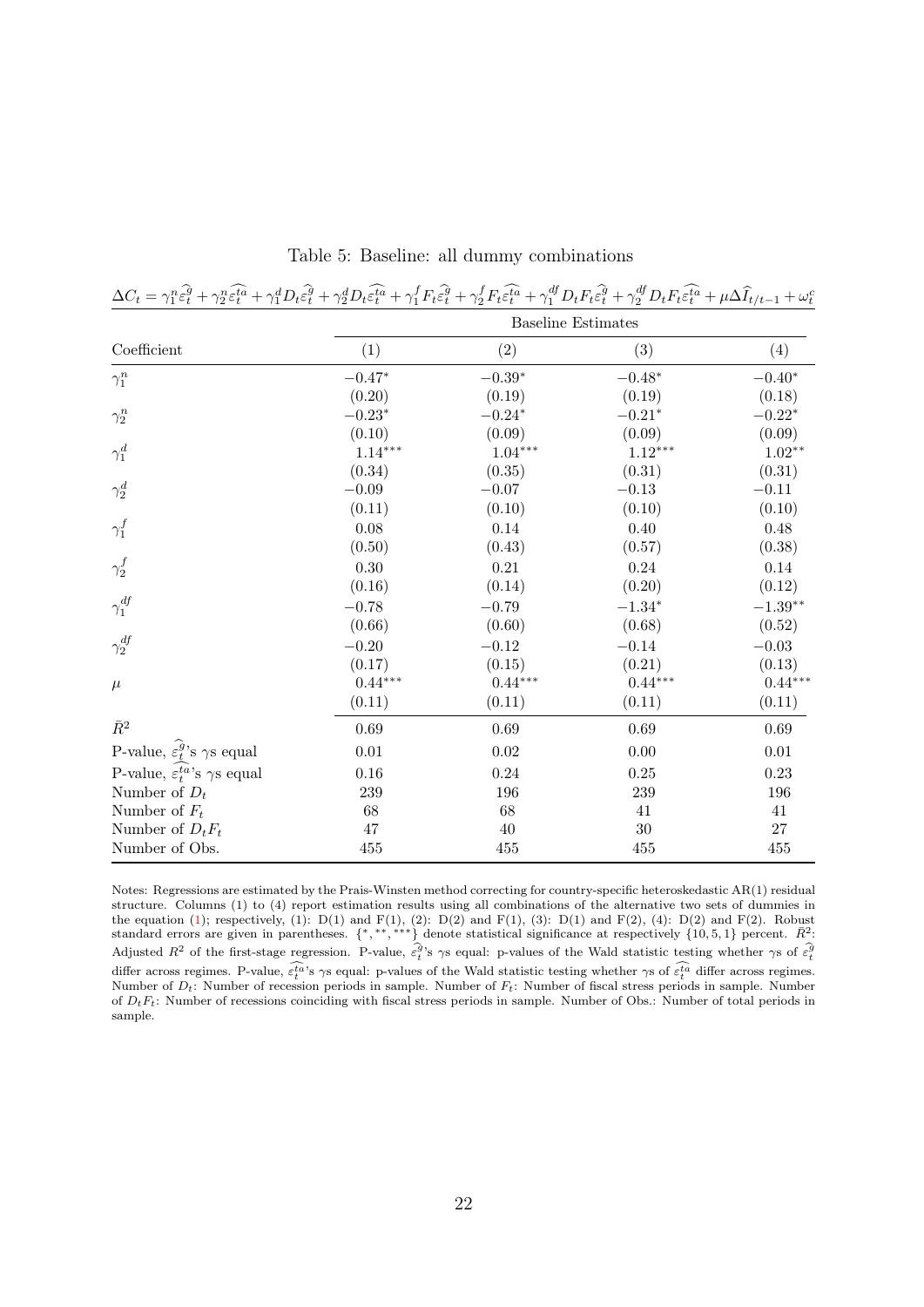| $\Delta C_t = \gamma_1^n \hat{\epsilon}_t^{\hat{q}} + \gamma_2^n \hat{\epsilon}_t^{\hat{t}\hat{a}} + \gamma_1^d D_t \hat{\epsilon}_t^{\hat{q}} + \gamma_2^d D_t \hat{\epsilon}_t^{\hat{t}\hat{a}} + \gamma_1^f F_t \hat{\epsilon}_t^{\hat{q}} + \gamma_2^f F_t \hat{\epsilon}_t^{\hat{t}\hat{a}} + \gamma_1^{df} D_t F_t \hat{\epsilon}_t^{\hat{q}} + \gamma_2^{df} D_t F_t \hat{\epsilon}_t^{\hat{t}\hat{a}} + \mu \Delta \hat{I}_{t/t-1} + \omega_t^c D_t F_t \hat{\epsilon}_t^$ |                            |                       |                       |            |  |  |
|------------------------------------------------------------------------------------------------------------------------------------------------------------------------------------------------------------------------------------------------------------------------------------------------------------------------------------------------------------------------------------------------------------------------------------------------------------------------------------|----------------------------|-----------------------|-----------------------|------------|--|--|
|                                                                                                                                                                                                                                                                                                                                                                                                                                                                                    | Control for Predictability |                       |                       |            |  |  |
| Coefficient                                                                                                                                                                                                                                                                                                                                                                                                                                                                        | (1)                        | (2)                   | (3)                   | (4)        |  |  |
| $\gamma_1^n$                                                                                                                                                                                                                                                                                                                                                                                                                                                                       | $-0.29$                    | $-0.22$               | $-0.40^{\ast}$        | $-0.32$    |  |  |
|                                                                                                                                                                                                                                                                                                                                                                                                                                                                                    | (0.20)                     | (0.18)                | (0.20)                | (0.18)     |  |  |
| $\gamma_2^n$                                                                                                                                                                                                                                                                                                                                                                                                                                                                       | $-0.16$                    | $-0.18$               | $-0.19$               | $-0.21$    |  |  |
|                                                                                                                                                                                                                                                                                                                                                                                                                                                                                    | (0.14)                     | (0.12)                | (0.12)                | (0.11)     |  |  |
| $\gamma^d_1$                                                                                                                                                                                                                                                                                                                                                                                                                                                                       | $0.93**$                   | $0.75*$               | $1.09***$             | $0.93**$   |  |  |
|                                                                                                                                                                                                                                                                                                                                                                                                                                                                                    | (0.34)                     | (0.33)                | (0.33)                | (0.32)     |  |  |
| $\gamma^d_2$                                                                                                                                                                                                                                                                                                                                                                                                                                                                       | $-0.21$                    | $-0.17$               | $-0.19$               | $-0.16$    |  |  |
|                                                                                                                                                                                                                                                                                                                                                                                                                                                                                    | (0.15)                     | (0.13)                | (0.13)                | (0.12)     |  |  |
| $\gamma_1^f$                                                                                                                                                                                                                                                                                                                                                                                                                                                                       | 0.70                       | 0.48                  | 0.92                  | 0.70       |  |  |
|                                                                                                                                                                                                                                                                                                                                                                                                                                                                                    | (0.42)                     | (0.40)                | (0.64)                | (0.47)     |  |  |
| $\gamma_2^f$                                                                                                                                                                                                                                                                                                                                                                                                                                                                       | 0.11                       | 0.15                  | 0.05                  | 0.11       |  |  |
|                                                                                                                                                                                                                                                                                                                                                                                                                                                                                    | (0.17)                     | (0.13)                | (0.20)                | (0.12)     |  |  |
| $\gamma_1^{df}$                                                                                                                                                                                                                                                                                                                                                                                                                                                                    | $-1.50**$                  | $-1.18^{\ast}$        | $-2.15***$            | $-1.95***$ |  |  |
|                                                                                                                                                                                                                                                                                                                                                                                                                                                                                    | (0.57)                     | (0.58)                | (0.80)                | (0.70)     |  |  |
| $\gamma_2^{df}$                                                                                                                                                                                                                                                                                                                                                                                                                                                                    | $-0.04$                    | $-0.08$               | 0.02                  | 0.02       |  |  |
|                                                                                                                                                                                                                                                                                                                                                                                                                                                                                    | (0.19)                     | (0.17)                | (0.23)                | (0.18)     |  |  |
| $\mu$                                                                                                                                                                                                                                                                                                                                                                                                                                                                              | $0.60***$                  | $0.60^{\ast\ast\ast}$ | $0.59^{\ast\ast\ast}$ | $0.58***$  |  |  |
|                                                                                                                                                                                                                                                                                                                                                                                                                                                                                    | (0.09)                     | (0.09)                | (0.09)                | (0.09)     |  |  |
| $\bar{R}^2$                                                                                                                                                                                                                                                                                                                                                                                                                                                                        | 0.70                       | $0.69\,$              | 0.70                  | 0.70       |  |  |
| P-value, $\widehat{\varepsilon_t^g}$ 's $\gamma$ s equal                                                                                                                                                                                                                                                                                                                                                                                                                           | $0.02\,$                   | 0.12                  | 0.00                  | $0.01\,$   |  |  |
| P-value, $\varepsilon_t^{ta}$ 's $\gamma s$ equal                                                                                                                                                                                                                                                                                                                                                                                                                                  | 0.10                       | 0.03                  | 0.39                  | 0.12       |  |  |
| Number of $D_t$                                                                                                                                                                                                                                                                                                                                                                                                                                                                    | 234                        | 191                   | 234                   | 191        |  |  |
| Number of $F_t$                                                                                                                                                                                                                                                                                                                                                                                                                                                                    | 68                         | 68                    | 41                    | 41         |  |  |
| Number of $D_t F_t$                                                                                                                                                                                                                                                                                                                                                                                                                                                                | $47\,$                     | $40\,$                | $30\,$                | $27\,$     |  |  |
| Number of Obs.                                                                                                                                                                                                                                                                                                                                                                                                                                                                     | 447                        | 447                   | 447                   | 447        |  |  |

Table 6: Robustness analysis: predictability

Notes: Regressions are estimated by the Prais-Winsten method correcting for country-specific heteroskedastic AR(1) residual structure. Columns (1) to (4) report estimation results using all combinations of the alternative two sets of dummies in the equation (1); respectively, (1):  $D(1)$  and  $F(1)$ , (2):  $D(2)$  and  $F(1)$ , (3):  $D(1)$  and  $F(2)$ , (4):  $D(2)$  and  $F(2)$ . Robust standard errors are given in parentheses.  $\{\ast, \ast, \ast, \ast\}$  denote statistical significance at respectively  $\{10, 5, 1\}$  percent.  $\overline{R}^2$ :<br>Adjusted  $R^2$  of the first-stage regression. P-value,  $\hat{\epsilon}_t^{\overline{q}}$ 's  $\gamma$ s differ across regimes. P-value,  $\widehat{\epsilon_t^{\alpha}}$ 's γs equal: p-values of the Wald statistic testing whether γs of  $\widehat{\epsilon_t^{\alpha}}$  differ across regimes. Number of  $D_t$ : Number of recession periods in sample. Number of  $F_t$ : Number of fiscal stress periods in sample. Number of  $D_tF_t$ : Number of recessions coinciding with fiscal stress periods in sample. Number of Obs.: Number of total periods in sample.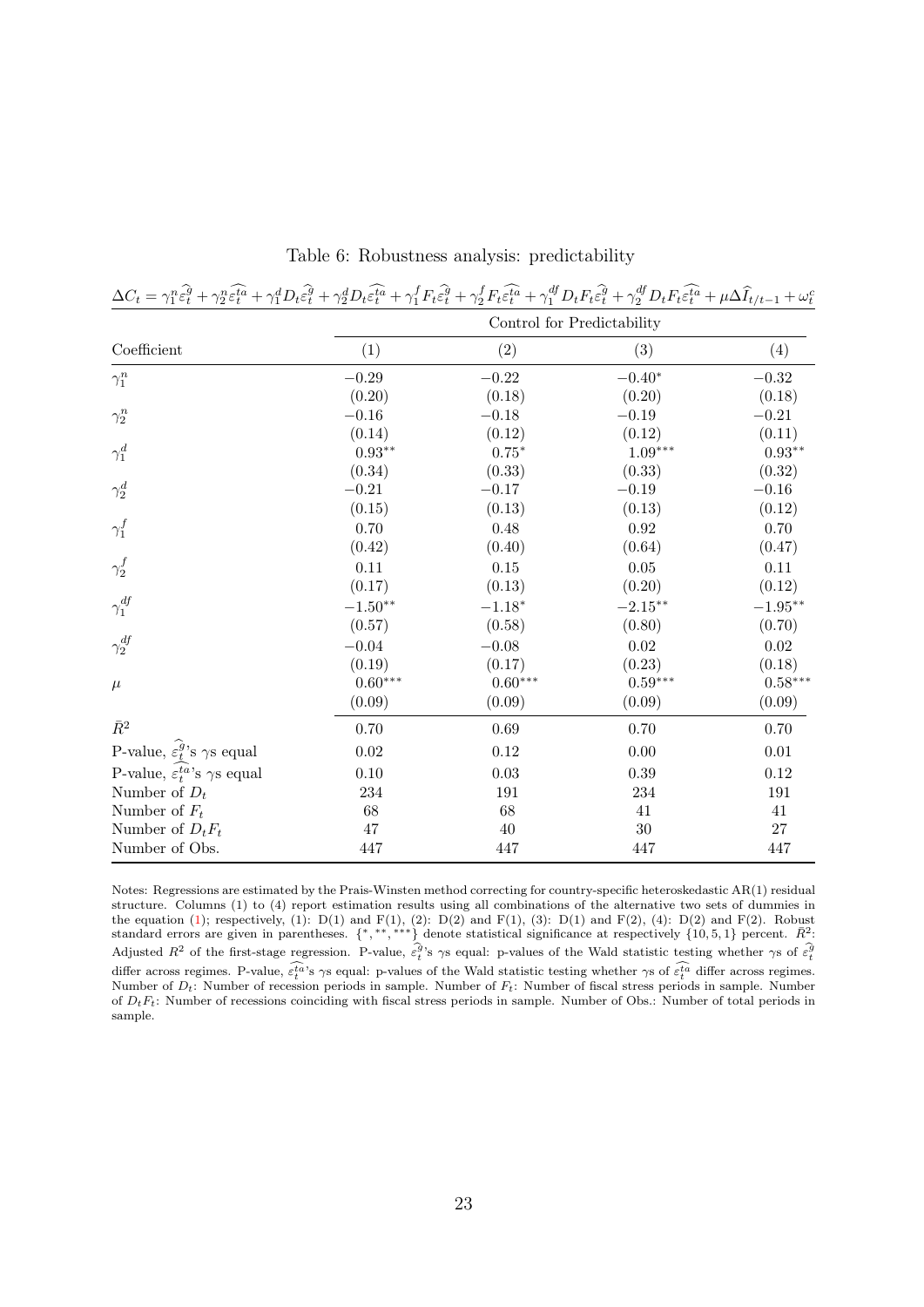| $\Delta C_t = \gamma_1^n \hat{\varepsilon}_t^{\widehat{g}} + \gamma_2^n \hat{\varepsilon}_t^{\widehat{t}a} + \gamma_1^d D_t \hat{\varepsilon}_t^{\widehat{g}} + \gamma_2^d D_t \hat{\varepsilon}_t^{\widehat{t}a} + \gamma_1^f F_t \hat{\varepsilon}_t^{\widehat{g}} + \gamma_2^f F_t \hat{\varepsilon}_t^{\widehat{t}a} + \gamma_1^{df} D_t F_t \hat{\varepsilon}_t^{\widehat{g}} + \gamma_2^{df} D_t F_t \hat{\varepsilon}_t^{\widehat{t}a} + \mu \Delta \widehat{I}_{t/t-1}$ |              |           |           |           |  |  |
|---------------------------------------------------------------------------------------------------------------------------------------------------------------------------------------------------------------------------------------------------------------------------------------------------------------------------------------------------------------------------------------------------------------------------------------------------------------------------------|--------------|-----------|-----------|-----------|--|--|
|                                                                                                                                                                                                                                                                                                                                                                                                                                                                                 | IV Estimates |           |           |           |  |  |
| Coefficient                                                                                                                                                                                                                                                                                                                                                                                                                                                                     | (1)          | (2)       | (3)       | (4)       |  |  |
| $\gamma_1^n$                                                                                                                                                                                                                                                                                                                                                                                                                                                                    | $-2.07$      | $-1.93*$  | $-1.58*$  | $-0.96$   |  |  |
|                                                                                                                                                                                                                                                                                                                                                                                                                                                                                 | (1.07)       | (0.94)    | (0.74)    | (0.75)    |  |  |
| $\gamma_2^n$                                                                                                                                                                                                                                                                                                                                                                                                                                                                    | $-0.61$      | $-0.32$   | $-0.58*$  | $-0.35\,$ |  |  |
|                                                                                                                                                                                                                                                                                                                                                                                                                                                                                 | (0.39)       | (0.30)    | (0.27)    | (0.26)    |  |  |
| $\gamma^d_1$                                                                                                                                                                                                                                                                                                                                                                                                                                                                    | $4.24***$    | $3.93***$ | $2.83***$ | $2.20**$  |  |  |
|                                                                                                                                                                                                                                                                                                                                                                                                                                                                                 | (1.09)       | (1.03)    | (0.74)    | (0.75)    |  |  |
| $\gamma^d_2$                                                                                                                                                                                                                                                                                                                                                                                                                                                                    | 0.30         | 0.10      | 0.10      | $-0.08$   |  |  |
|                                                                                                                                                                                                                                                                                                                                                                                                                                                                                 | (0.45)       | (0.34)    | (0.35)    | (0.30)    |  |  |
| $\gamma_1^f$                                                                                                                                                                                                                                                                                                                                                                                                                                                                    | 0.87         | 1.01      | 1.44      | 0.90      |  |  |
|                                                                                                                                                                                                                                                                                                                                                                                                                                                                                 | (1.50)       | (1.48)    | (1.48)    | (1.45)    |  |  |
| $\gamma_2^f$                                                                                                                                                                                                                                                                                                                                                                                                                                                                    | 0.51         | 0.21      | 0.39      | 0.33      |  |  |
|                                                                                                                                                                                                                                                                                                                                                                                                                                                                                 | (0.46)       | (0.35)    | (0.46)    | (0.40)    |  |  |
| $\gamma_1^{df}$                                                                                                                                                                                                                                                                                                                                                                                                                                                                 | $-2.78$      | $-2.68$   | $-2.70$   | $-2.32$   |  |  |
|                                                                                                                                                                                                                                                                                                                                                                                                                                                                                 | (1.57)       | (1.55)    | (1.66)    | (1.55)    |  |  |
| $\gamma_2^{df}$                                                                                                                                                                                                                                                                                                                                                                                                                                                                 | $-0.42$      | $-0.38$   | $-0.15$   | 0.18      |  |  |
|                                                                                                                                                                                                                                                                                                                                                                                                                                                                                 | (0.55)       | (0.17)    | (0.47)    | (0.39)    |  |  |
| $\mu$                                                                                                                                                                                                                                                                                                                                                                                                                                                                           | $0.37*$      | $0.33*$   | $0.44**$  | $0.39**$  |  |  |
|                                                                                                                                                                                                                                                                                                                                                                                                                                                                                 | (0.15)       | (0.14)    | (0.14)    | (0.13)    |  |  |
| P-value, K-P Wald                                                                                                                                                                                                                                                                                                                                                                                                                                                               | 0.76         | 0.72      | 0.38      | 0.54      |  |  |
| P-value, A-R Wald                                                                                                                                                                                                                                                                                                                                                                                                                                                               | 0.00         | 0.00      | 0.00      | 0.00      |  |  |
| P-value, $\widehat{\varepsilon_t^g}$ 's $\gamma$ s equal                                                                                                                                                                                                                                                                                                                                                                                                                        | 0.00         | 0.00      | 0.00      | 0.00      |  |  |
| P-value, $\varepsilon_t^{ta}$ 's $\gamma s$ equal                                                                                                                                                                                                                                                                                                                                                                                                                               | 0.71         | 0.82      | 0.48      | 0.80      |  |  |
| Number of $D_t$                                                                                                                                                                                                                                                                                                                                                                                                                                                                 | 235          | 195       | 235       | 195       |  |  |
| Number of $F_t$                                                                                                                                                                                                                                                                                                                                                                                                                                                                 | 68           | 68        | 41        | 41        |  |  |
| Number of $D_t F_t$                                                                                                                                                                                                                                                                                                                                                                                                                                                             | 47           | 40        | $30\,$    | 27        |  |  |
| Number of Obs.                                                                                                                                                                                                                                                                                                                                                                                                                                                                  | 437          | 437       | 437       | 437       |  |  |

Table 7: Robustness analysis: measurement error

Notes: Regressions are estimated in the context of Generalized Method of Moments correcting for country-specific heteroskedastic AR(1) residual structure. Columns (1) to (4) report estimation results using all combinations of the alternative two sets of dummies in the equation (1); respectively, (1):  $D(1)$  and  $F(1)$ , (2):  $D(2)$  and  $F(1)$ , (3):  $D(1)$  and  $F(2)$ , (4): D(2) and F(2). Robust standard errors are given in parentheses.  $\{*, ***, ***\}$  denote statistical significance at respectively {10, 5, 1} percent. P-value, K-P Wald: p-values of the Kleibergen-Paap underidentification Wald statistic testing the "relevance" of the excluded instruments. P-value, A-R Wald: p-values of the Anderson-Rubin Wald statistic testing the significance of the endogenous regressors in the structural equation, i.e. weak instruments test. P-value,  $\hat{\epsilon}_t^{\hat{g}}$ 's  $\gamma$ s equal: p-values of the Wald statistic testing whether  $\gamma s$  of  $\hat{\epsilon}_t^{\hat{g}}$  differ across regimes. P-value,  $\hat{\epsilon}_t^{\hat{a}}$ 's  $\gamma s$  equal: p-values of the Wald statistic testing whether  $\gamma s$  of  $\widehat{\epsilon_t^{\hat{t}a}}$  differ across regimes. Number of  $D_t$ : Number of recession periods in sample. Number of  $F_t$ : Number of fiscal stress periods in sample. Number of  $D_tF_t$ : Number of recessions coinciding with fiscal stress periods in sample. Number of Obs.: Number of total periods in sample.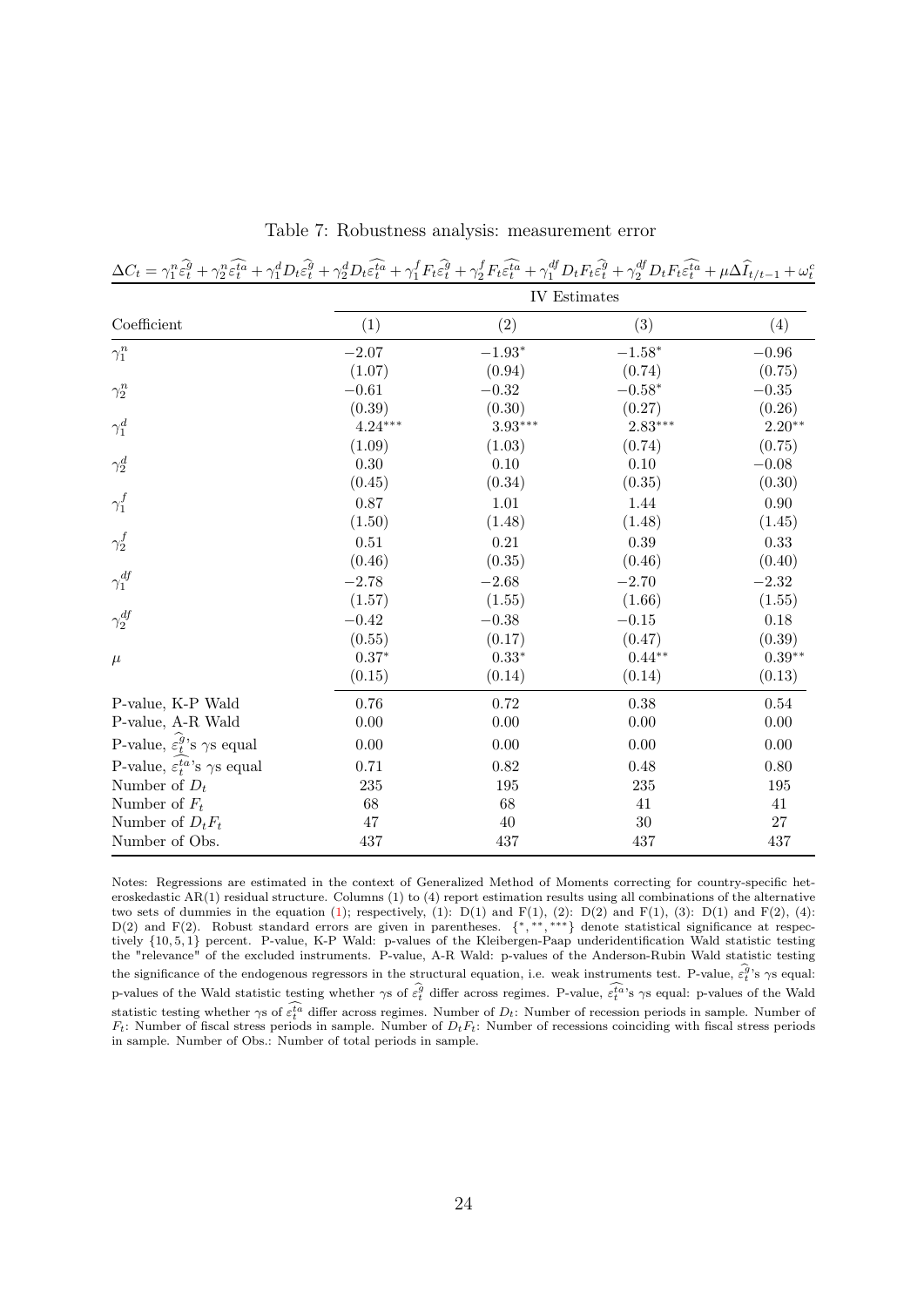# References

- Alesina, A., and S. Ardagna (2010): "Large Changes in Fiscal Policy: Taxes versus Spending," in Tax Policy and the Economy, Volume 24, NBER Chapters, pp. 35–68. National Bureau of Economic Research, Inc.
- ALESINA, A., AND R. PEROTTI (1995): "Fiscal Expansions and Fiscal Adjustments in OECD Countries," NBER Working Papers 5214, National Bureau of Economic Research, Inc.
- AUERBACH, A., AND Y. GORODNICHENKO (2012): "Fiscal Multipliers in Recession and Expansion," in Fiscal Policy after the Financial Crisis, NBER Chapters. National Bureau of Economic Research, Inc.
- Barro, R. J. (1977): "Unanticipated Money Growth and Unemployment in the United States," American Economic Review, 67(2), 101–15.
- Baum, A., M. Poplawski-Ribeiro, and A. Weber (2012): "Fiscal Multipliers and the State of the Economy," IMF Working Paper forthcoming, International Monetary Fund.
- BEETSMA, R., M. GIULIODORI, AND F. KLAASSEN (2009): "Temporal aggregation and SVAR identification, with an application to fiscal policy," *Economics Letters*, 105(3), 253–255.
- BLANCHARD, O. J. (1990): "Suggestions for a New Set of Fiscal Indicators," OECD Economics Department Working Papers 79, OECD Publishing.
- BLANCHARD, O. J., AND R. PEROTTI (2002): "An Empirical Characterization Of The Dynamic Effects Of Changes In Government Spending And Taxes On Output," The Quarterly Journal of Economics, 117(4), 1329–1368.
- Born, B., and G. J. Müller (2009): "Government Spending Shocks in Quarterly and Annual U.S. Time-Series," Bonn econ discussion papers, University of Bonn, Germany.
- BURNS, A. F., AND W. C. MITCHELL (1946): *Measuring Business Cycles*, no. 46-1 in NBER Books. National Bureau of Economic Research, Inc.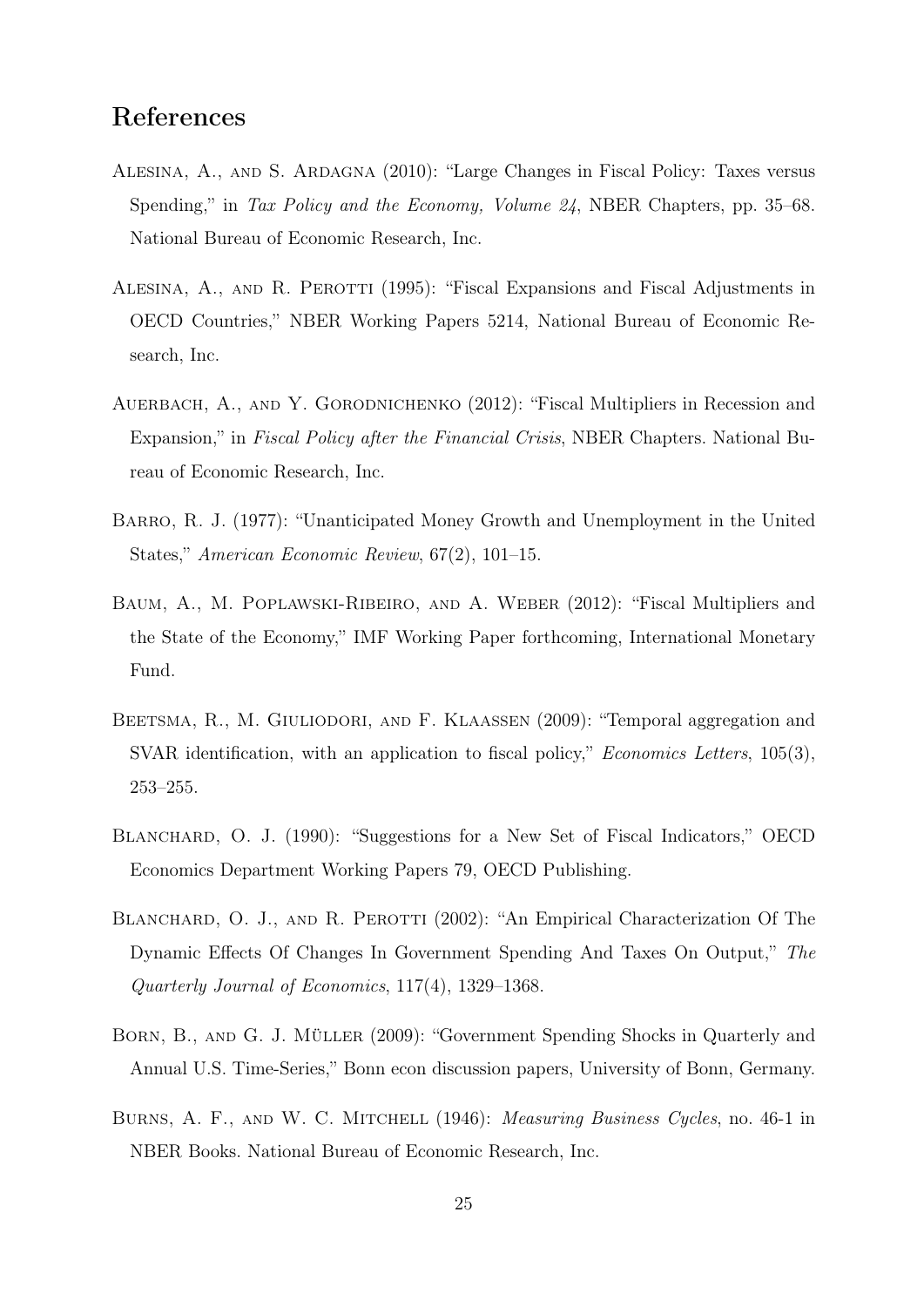- Campbell, J. Y., and N. G. Mankiw (1989): "Consumption, Income and Interest Rates: Reinterpreting the Time Series Evidence," in NBER Macroeconomics Annual 1989, Volume 4, NBER Chapters, pp. 185–246. National Bureau of Economic Research, Inc.
- CORSETTI, G., K. KUESTER, A. MEIER, AND G. MÜLLER (2012): "Sovereign risk, fiscal policy and macroeconomic stability," Discussion paper, IMF Working paper 12/33.
- CORSETTI, G., A. MEIER, AND G. MÜLLER (2012): "What Determines Government Spending Multipliers?," CEPR Discussion Papers 9010, C.E.P.R. Discussion Papers.
- Devries, P., J. Guajardo, D. Leigh, and A. Pescatori (2011): "A New Actionbased Dataset of Fiscal Consolidation," IMF Working Papers 11/128, International Monetary Fund.
- Giavazzi, F., T. Jappelli, and M. Pagano (2000): "Searching for non-linear effects of fiscal policy: Evidence from industrial and developing countries," European Economic Review, 44(7), 1259–1289.
- Giavazzi, F., and M. Pagano (1990): "Can Severe Fiscal Contractions Be Expansionary? Tales of Two Small European Countries," in NBER Macroeconomics Annual 1990, Volume 5, NBER Chapters, pp. 75–122. National Bureau of Economic Research, Inc.
- Giorno, C., P. Richardson, D. Roseveare, and P. van den Noord (1995): "Estimating Potential Output, Output Gaps and Structural Budget Balances," OECD Economics Department Working Papers 152, OECD Publishing.
- GIROUARD, N., AND C. ANDRÉ (2005): "Measuring Cyclically-adjusted Budget Balances for OECD Countries," OECD Economics Department Working Papers 434, OECD Publishing.
- HALL, R. E. (2009): "By How Much Does GDP Rise If the Government Buys More Output?," Brookings Papers on Economic Activity, 2, 183–250.
- ILZETZKI, E., E. G. MENDOZA, AND C. A. VÉGH (2011): "How Big (Small?) are Fiscal Multipliers?," IMF Working Papers 11/52, International Monetary Fund.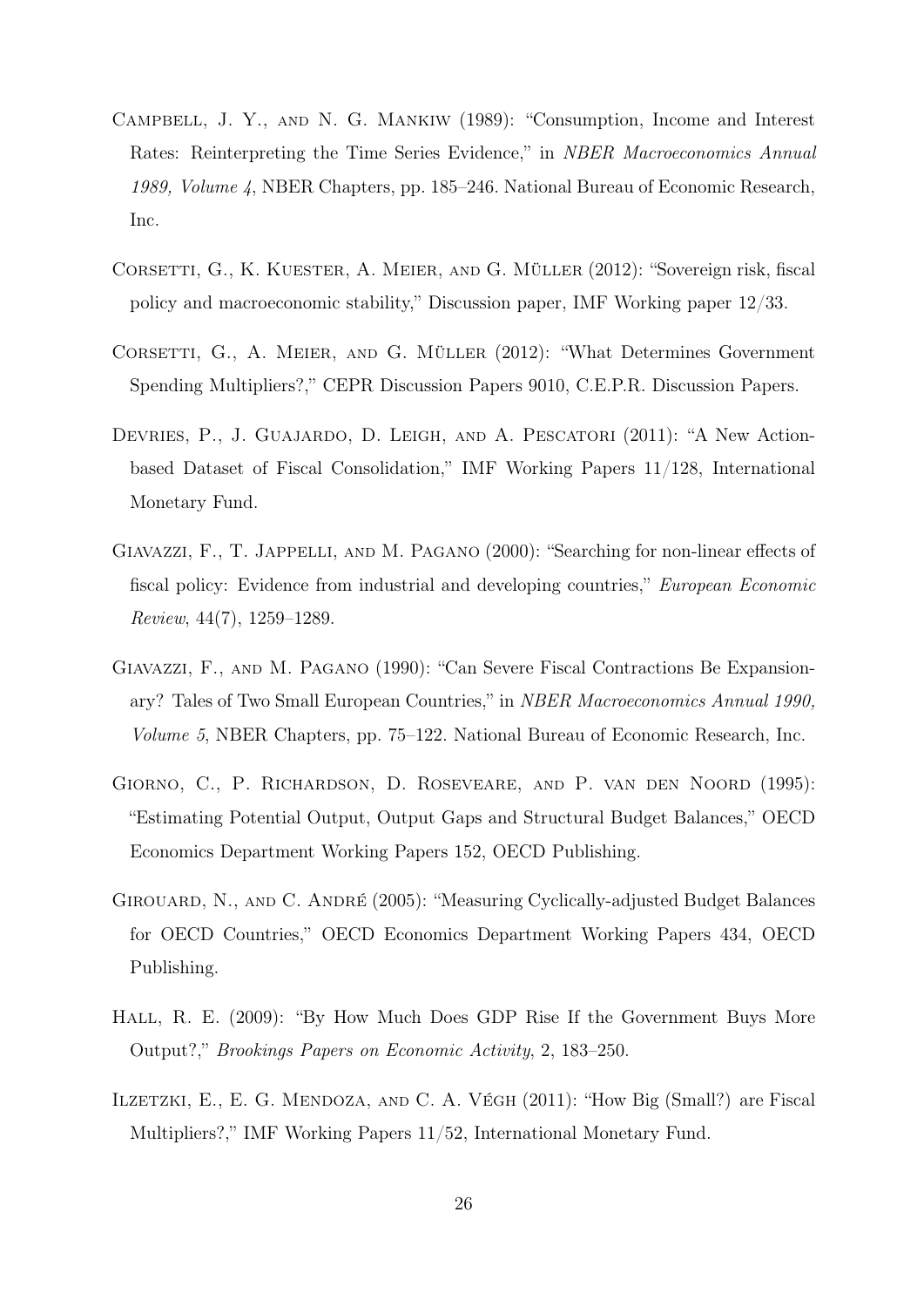- Keynes, J. M. (1936): The General Theory of Employment, Interest and Money. Harcourt, Brace and Company.
- Koske, I., and N. Pain (2008): "The Usefulness of Output Gaps for Policy Analysis," OECD Economics Department Working Papers 621, OECD Publishing.
- LAMO, A., J. J. PÉREZ, AND L. SCHUKNECHT (2008): "Public and private sector wages - co-movement and causality," Working Paper Series 963, European Central Bank.
- LANE, P. R.  $(2003)$ : "The cyclical behaviour of fiscal policy: evidence from the OECD," Journal of Public Economics, 87(12), 2661–2675.
- MOUNTFORD, A., AND H. UHLIG (2009): "What are the effects of fiscal policy shocks?," Journal of Applied Econometrics, 24(6), 960–992.
- PEROTTI, R. (1999): "Fiscal Policy In Good Times And Bad," The Quarterly Journal of Economics, 114(4), 1399–1436.
- (2005): "Estimating the effects of fiscal policy in OECD countries," *Proceedings*.
- Ramey, V. A. (2011): "Can Government Purchases Stimulate the Economy?," Journal of Economic Literature, 49(3), 673–85.
- (2012): "Government Spending and Private Activity," in Fiscal Policy after the Financial Crisis, NBER Chapters. National Bureau of Economic Research, Inc.
- Reinhart, C. M., V. R. Reinhart, and K. S. Rogoff (2012): "Debt Overhangs: Past and Present," NBER Working Papers 18015, National Bureau of Economic Research, Inc.
- ROMER, C. D., AND D. H. ROMER (2010): "The Macroeconomic Effects of Tax Changes: Estimates Based on a New Measure of Fiscal Shocks," American Economic Review, 100(3), 763–801.
- SCHCLAREK, A. (2007): "Fiscal policy and private consumption in industrial and developing countries," Journal of Macroeconomics, 29(4), 912–939.
- Tagkalakis, A. (2008): "The effects of fiscal policy on consumption in recessions and expansions," Journal of Public Economics, 92(5-6), 1486–1508.